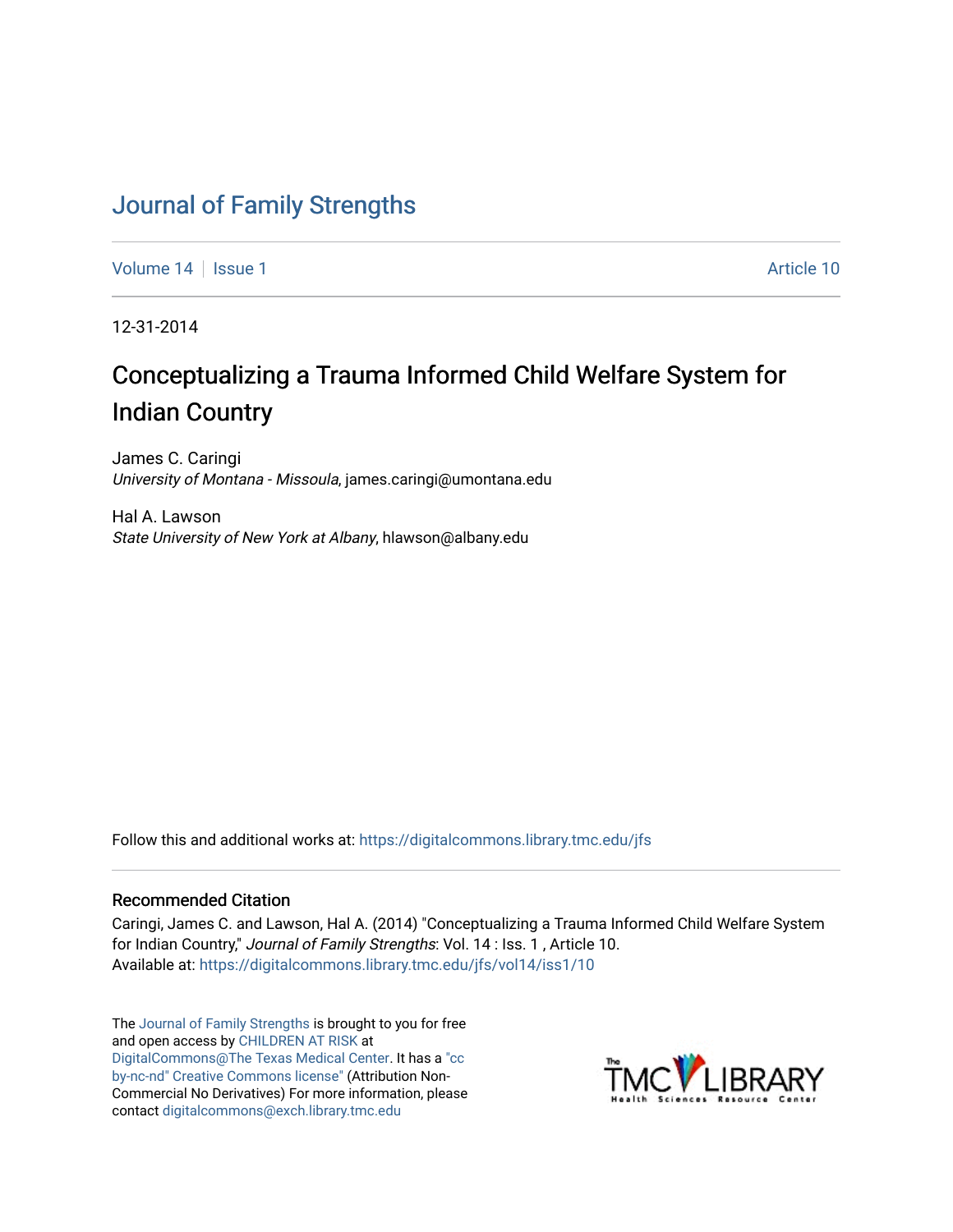## Conceptualizing a Trauma Informed Child Welfare System for Indian Country

#### Acknowledgements

The authors would like to acknowledge their many colleagues in Indian Country for their tireless work. We have learned much from you.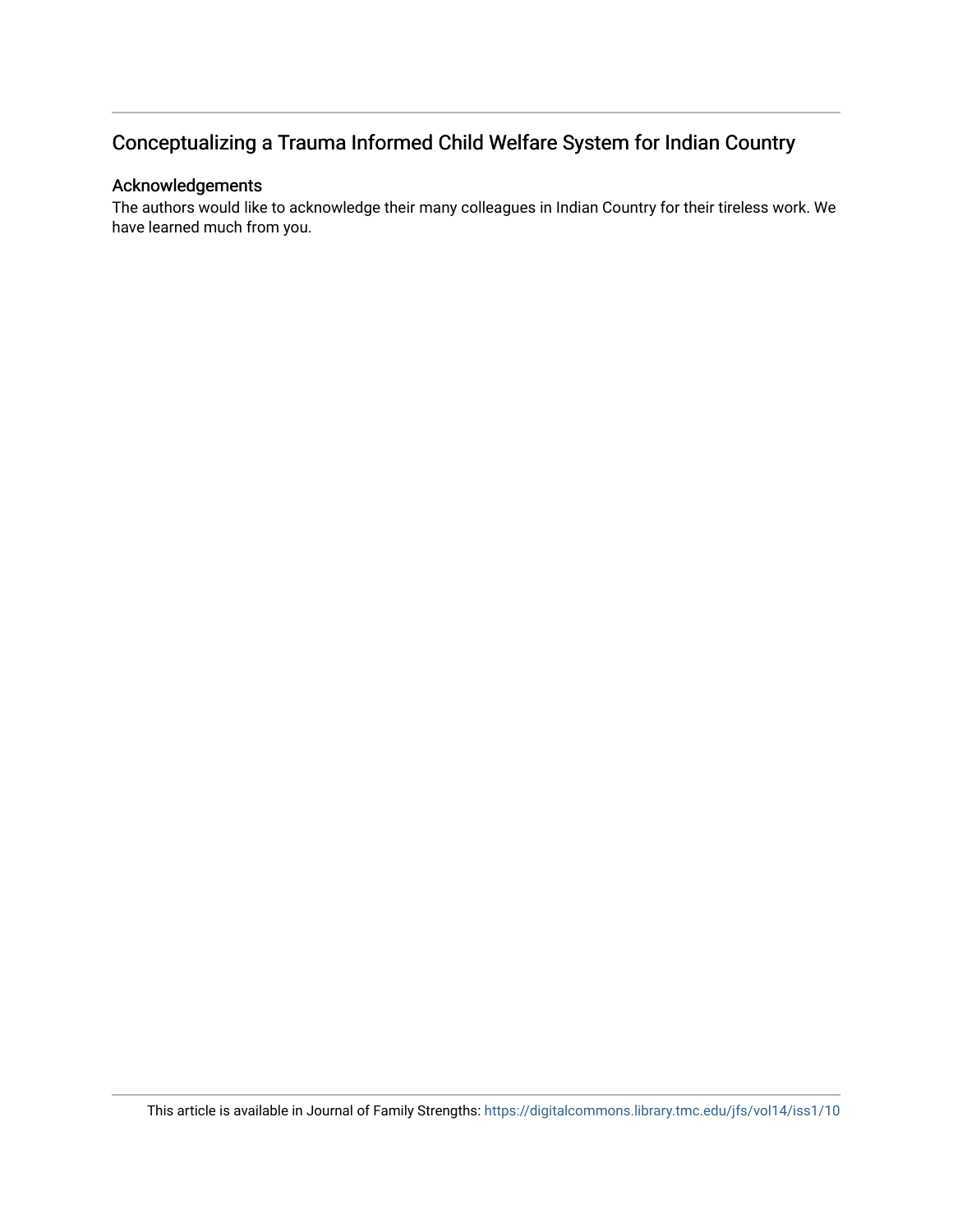Child welfare professionals and their systems are charged with the prevention and treatment of child abuse and neglect. Abuse and neglect amount to traumatic experiences for children, youth, parents, and entire family systems. Especially where children and youth are concerned, the adverse childhood experiences associated with traumatic abuse and neglect may have long term effects that linger and reappear during adulthood. In fact, parents who have histories of adverse childhood experiences are at risk of victimizing their own children, contributing to inter-generational patterns of abuse, neglect, and sometimes complex trauma syndromes (Anda, Butchart, Felitti, & Brown, 2010)

Like the tentacles on a giant octopus, trauma's impacts extend further. Mounting evidence indicates that children's trauma is instrumental in the development of child welfare professionals' secondary traumatic stress (STS). No matter how thorough the training provided to these professionals and despite their efforts to maintain "professional distance," horrifying child abuse and neglect frequently exacts the mental health toll known as STS. When STS festers and grows in child welfare systems, (i.e., it remains undetected and untreated) a tragic situation is in evidence. Child welfare professionals are untreated victims, and their mental health needs reduce and impair their ability to help and support abused and neglected children. When these conditions prevail, STS is a prime suspect for undesirable, preventable workforce turnover, which erodes the effectiveness of entire systems (Caringi et al., 2013).

This emergent pattern involving the trauma accompanying child abuse and neglect, together with child welfare professionals' STS, indicates needs for three kinds of interventions. In no particular order, they are: (1) Research-supported interventions for children and youth—and in some instances their parents and family systems; (2) Research-supported STS interventions for the child welfare workforce; and (3) Systems interventions that build the capacity of child welfare and sister systems (education, mental health, juvenile justice, health) to systematically and collaboratively detect and address children's trauma as well as STS in the workforce.

A trauma-focused, early detection and rapid response system is a centerpiece in such a systems design, and not merely in child welfare. This new detection and response centerpiece must be manifest in each system (e.g., the child welfare system, the juvenile justice system), but also must connect multiple public sector systems. This is complex systems change on a grand scale and it depends on solid partnerships, which facilitate strong effective, sustainable interprofessional collaboration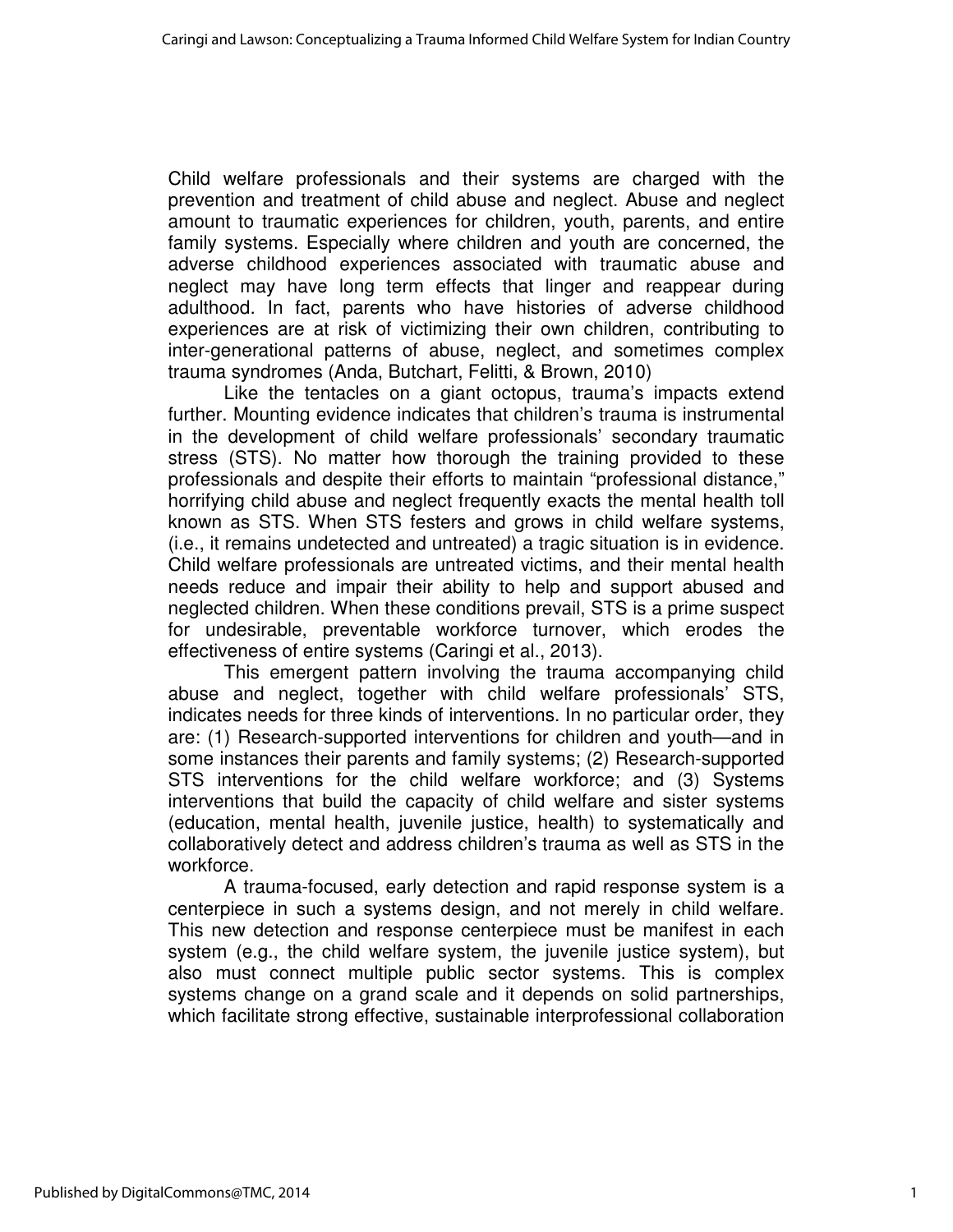involving social workers, psychologists, nurses and physicians, educators, and juvenile justice specialists.

Although elements of such a system are in place or ready to be implemented in a growing number of Native American and American Indian communities, comprehensive trauma-informed systems remain works in progress. Moreover, the work that lies ahead is not merely an implementation challenge. This work entails new organizational and institutional designs, and it depends on design-oriented architectures and leadership for their progressive improvement. As with all innovative designs, organizations need to be selectively restructured, and their workforces need to be reconfigured. What is more, workers at all levels must adapt their performances—strategically, coherently, and synergistically as new designs are implemented and tested (Baard et al., 2014).

Perhaps above all, this design work is context-dependent. In other words, place matters, and so do the characteristics of the populations needing to be served alongside the ecologies of child welfare organizations and their community partners. Nowhere are these several particularities more evident than in Indian Country.

The ensuing analysis provides introductory details and a special focus on the design and development of trauma-informed systems in Indian Country. Because place matters (in this case, often-isolated and under-resourced reservation communities) and so do the people needing to be served (American Indian and Alaska Native children), traumainformed systems for these special people in their somewhat unique locales must prioritize a fourth kind of intervention. Indigenous healing practices with hundreds of years of tradition must be prioritized and incorporated as facilitators for culturally-competent practice and also as safeguards against colonialism (Gray, Coates, Yellow Bird, & Hetherington, 2013). The analysis begins with the context of the child welfare system and a special focus on trauma in Indian Country and the child welfare systems structured to address and prevent it.

#### **Abuse, Neglect, and Trauma: Adverse Childhood Experiences Research**

Childhood experiences involving abuse, neglect, domestic violence, outof-home placement, and homelessness produce chronic traumatic stress. Undesirable short and long-term consequences result, as documented by the Adverse Childhood Experiences research (Anda et al., 2010). Unidentified and untreated trauma has deleterious effects on children's health, school performance, and contact with the justice system. These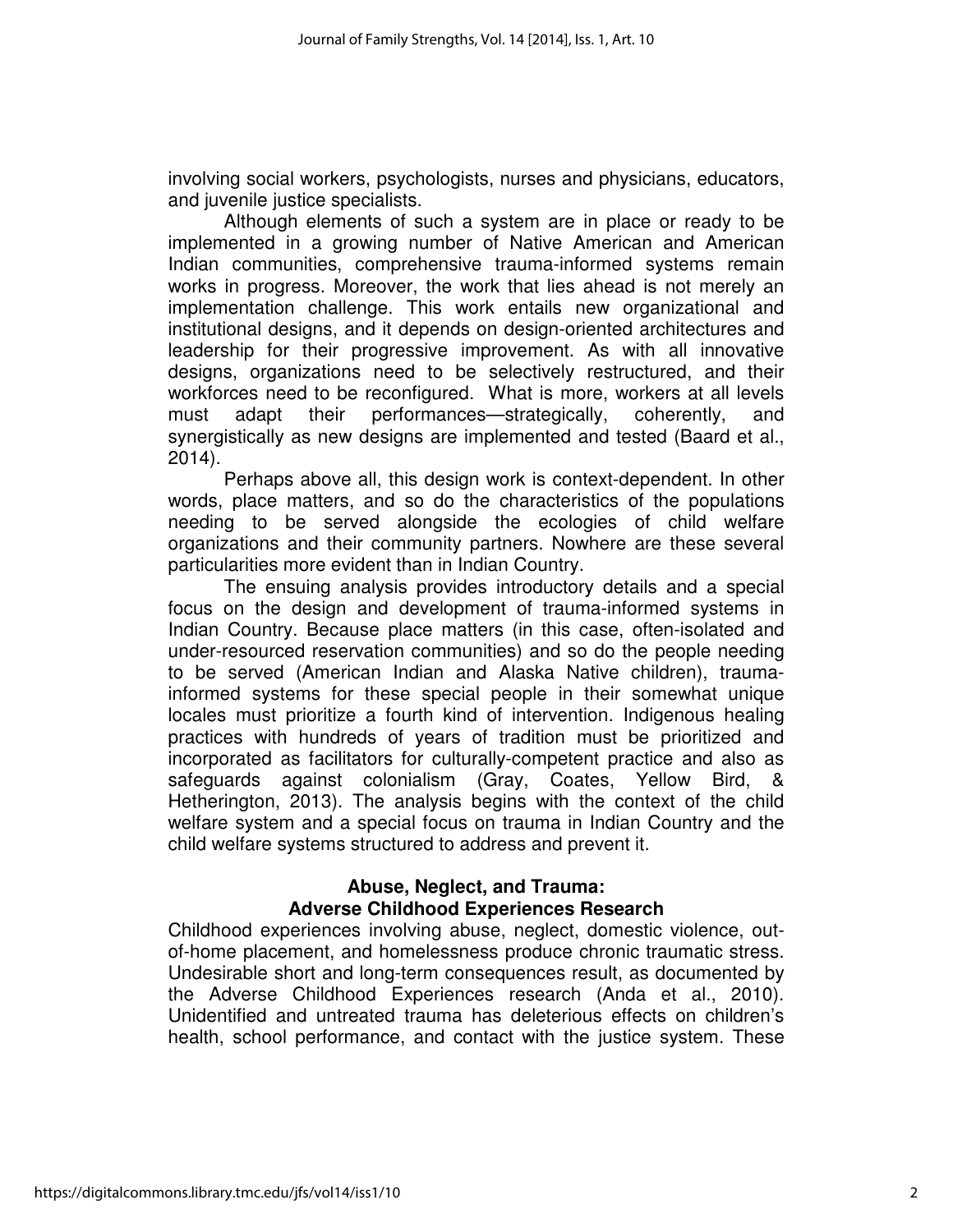developmental barriers foreshadow multiple problems during adulthood, and they are implicated in inter-generational transmission. The economic costs are staggering, and the social consequences are intolerable.

Although every system providing behavioral and mental health services needs to identify and treat children's trauma, the child welfare system, by virtue of its missions, functions, clientele, and resources, must have lead responsibility of systems change. Unfortunately, traumainformed policies and evidence-based trauma treatments are rare in child welfare systems throughout the United States.

#### **Zooming in: American Indian and Alaskan Native Children in Child Welfare Systems**

American Indian and Alaska Native children are disproportionately represented in child welfare systems. They are profoundly impacted by the consequences of historical trauma and are victimized by community and intra-familial violence at much higher rates than their non-native peers. They also face longer adoption times and permanency challenges more any other group. In brief, these children are disproportionately represented, and they are adversely impacted by multiple disparities.

These disparities are certainly shaped by history and the dire social and economic factors present in reservation communities. However, they are also caused and exacerbated by gaps in the service delivery system such as the notable lack of both trauma-informed providers and trauma focused interventions that are culturally appropriate and realistic for use in Indian Country. The disparities are also deepened by unattended issues such as high levels of secondary traumatic stress (STS), especially in tribal Child Protective Services (CPS) workers who typically are among the first responders to reported and documented abuse and neglect. In brief, the transformation of Indian child welfare systems begins with CPS systems and workers.

### **The Problem in Indian Country**

The relevant research demonstrates the need for this transformation in Indian Country. The National Indian Child Welfare Association (NICWA, 2007) reports American Indian/Alaska Native (AI/AN) or "Indian" for brevity) children are overrepresented in foster care systems. For example, Indian children constitute 52% of South Dakota's child welfare system caseload but only 15% of the population (Administration for Children and Families, 2005), with similar levels of disproportionality in Alaska (51% vs. 20%), Montana (33% vs. 10%), and North Dakota (26% vs. 9%), Indian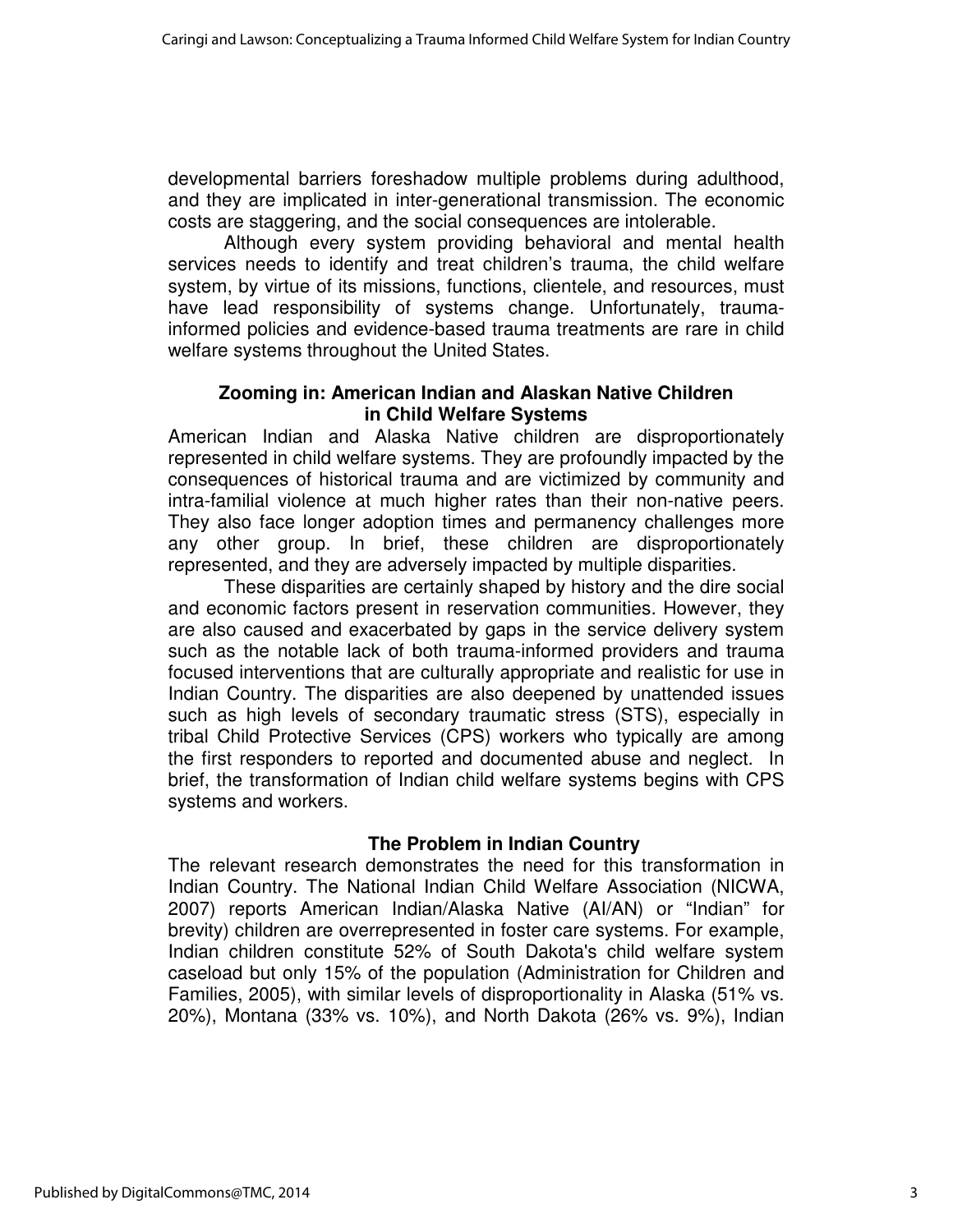children wait for adoption at a level of some 400% longer than non-Indians (Horne, Travis, Miller & Simmons, 2009).

Mental health and child welfare professionals typically report nearepidemic levels of "frequent mental distress" (Zahran et al., 2004) contributing to mood disorders, substance abuse, violence, trauma, and suicide (Olson & Wahab, 2006). A terrible trilogy formed by poverty, historical trauma, and social isolation is implicated as both a cause and a result of vicious cycles involving trauma-inducing child maltreatment, family and community violence, and pervasive unemployment (Yellow Horse Brave Heart, 2003). American Indian (AI) children are twice as likely as their non-Indian peers to be victims of violent crime with corresponding increases in trauma prevalence (Deters, Novins, Fickenscher, & Beals, 2006). Indian children have one of the highest reported rates of intrafamilial victimization (15.5 per 1,000) among all ethnic groups in the nation.

Stunningly, these data undoubtedly underrepresent the actual prevalence due to divergent cultural perspectives on what constitutes maltreatment, confusion regarding mandated reporting, archaic data collection systems and stigma. For example, Earle and Cross (2001) assert that 40% of AI/AN child maltreatment cases are not reported. Furthermore, the very systems designed to protect native children are themselves compromised by: the eroding forces of resource limitations, high staff turnover, few opportunities for professional development and self-care, confusing regulations, secondary traumatic stress (STS), and burnout.

Notwithstanding these formidable challenges, AI/AN are able to build on the strengths of their communities in culturally competent ways. Indeed, diverse tribal systems typically demonstrate resilience and have the potential for transformation so they are identical in one important respect. All Child Protective Services (CPS) can, and need to, become trauma-informed systems in which evidence-based, trauma-focused practice with children and families becomes "the new normal."

#### **Unique Features and Constraints**

In contrast to some child welfare systems, Indian child welfare systems must be dovetailed with two other systems. The policy system is the Bureau of Indian Affairs (BIA). The service delivery system is Indian Health Services (HIS) and, in some communities, schools.

The federal policy context also is important. AI/AN tribes and the United States have a unique relationship known as the *doctrine of trust* responsibility. The federal government is required to "provide necessary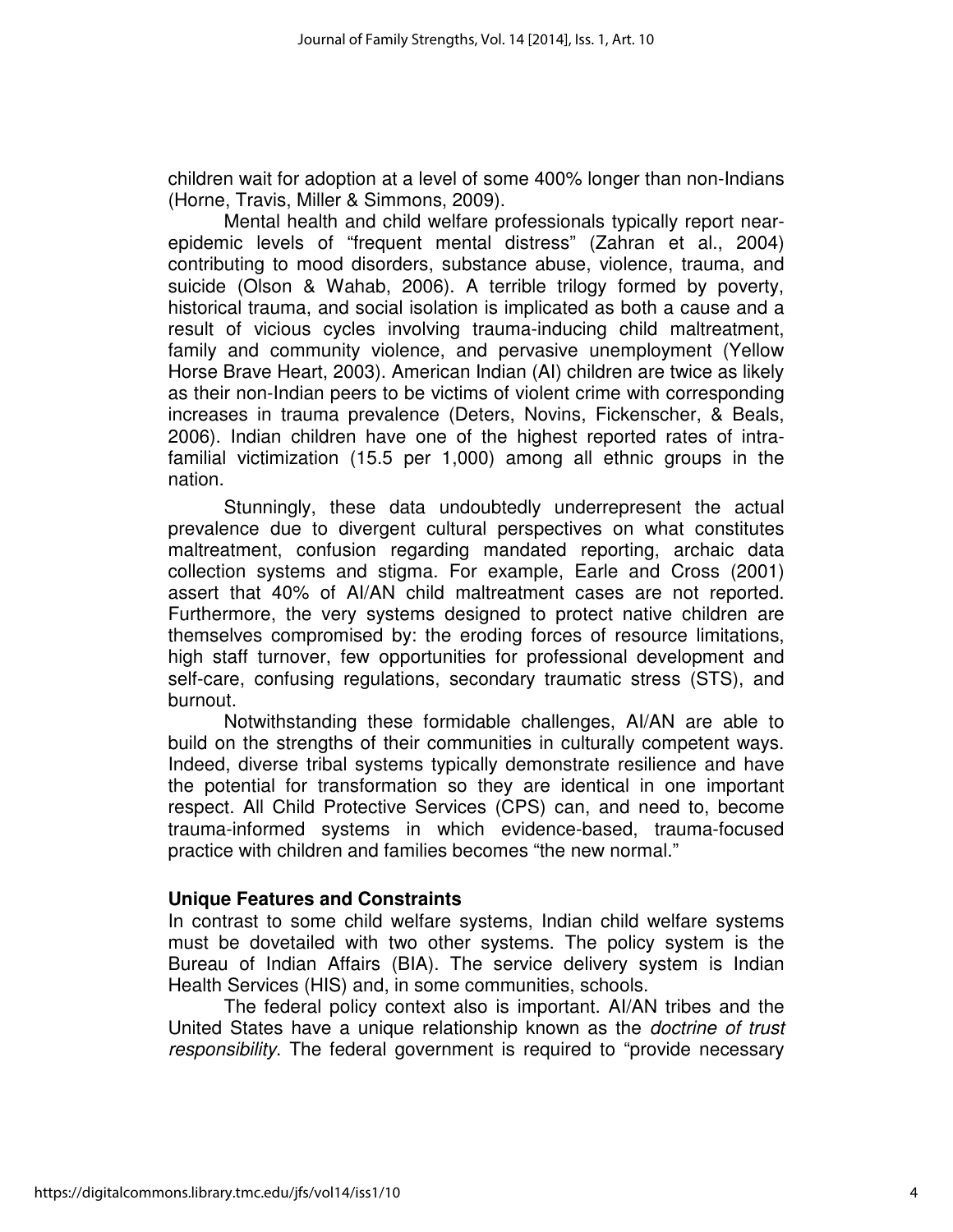economic and social programs to tribes in order to raise the standard of living and social well-being of Indian people to a level comparable to the non-Indian society" (Pevar, 2004). The U.S. Department of Interior, houses the Bureau of Indian Affairs (BIA) and is charged to "provide services (law enforcement, education, human services) directly or through contracts, grants, or compacts to tribes," BIA serves nearly two million Indian people (www.bia.gov). Our initiative represents one vehicle through which this trust responsibility can be fulfilled.

Indian child welfare systems are complex in other important ways. Relevant legislation includes the Indian Self Determination and Education Assistance Act of 1975 (P.L. 93-638) and Indian Child Welfare Act (ICWA) (P.L. 95-608). ICWA was enacted by Congress in 1978 to preserve tribal culture and address disproportionality issues. At that time, Indian children were 13 times as likely to be in foster care as non-Indian children – irrespective of the actual incidence of maltreatment.

One of ICWA's original purposes was "to protect the best interests of Indian children by promoting the stability and security of Indian tribes and families." Under ICWA, tribal courts have exclusive jurisdiction over Indian children living on an Indian reservation. Tribal courts and state courts have shared jurisdiction of an Indian child living off the reservation. Per ICWA, all courts must give preference in placement of an Indian child in a foster or adoptive home first to the child's extended Indian family, next a family from the tribe of the child, or finally to an Indian family of another tribe before placing the child in home with non-Indian foster or adoptive parents. Across reservations nationally, Tribal CPS operate under the auspices of BIA, but may be implemented by tribes, the state, BIA, or some combination.

#### **Interprofessional Collaboration for a Trauma-Informed System**

In order to create a trauma-informed child welfare system, it is imperative to recognize child welfare' dependence on companion systems such as schools, mental health agencies, health clinics, juvenile justice and the courts, and Tribal Councils, together with these other systems' dependence on child welfare. To create a trauma-informed system, system and professional readiness are needed to get the conditions right to accept change. This kind of innovation readiness can be called "setting the stage."

Next, we describe briefly two developmental pathways toward an important progress marker, also called a proximal outcome for systems change. This marker-as-outcome is explicit, shared recognition that standalone, specialized professions, their respective organizations, and their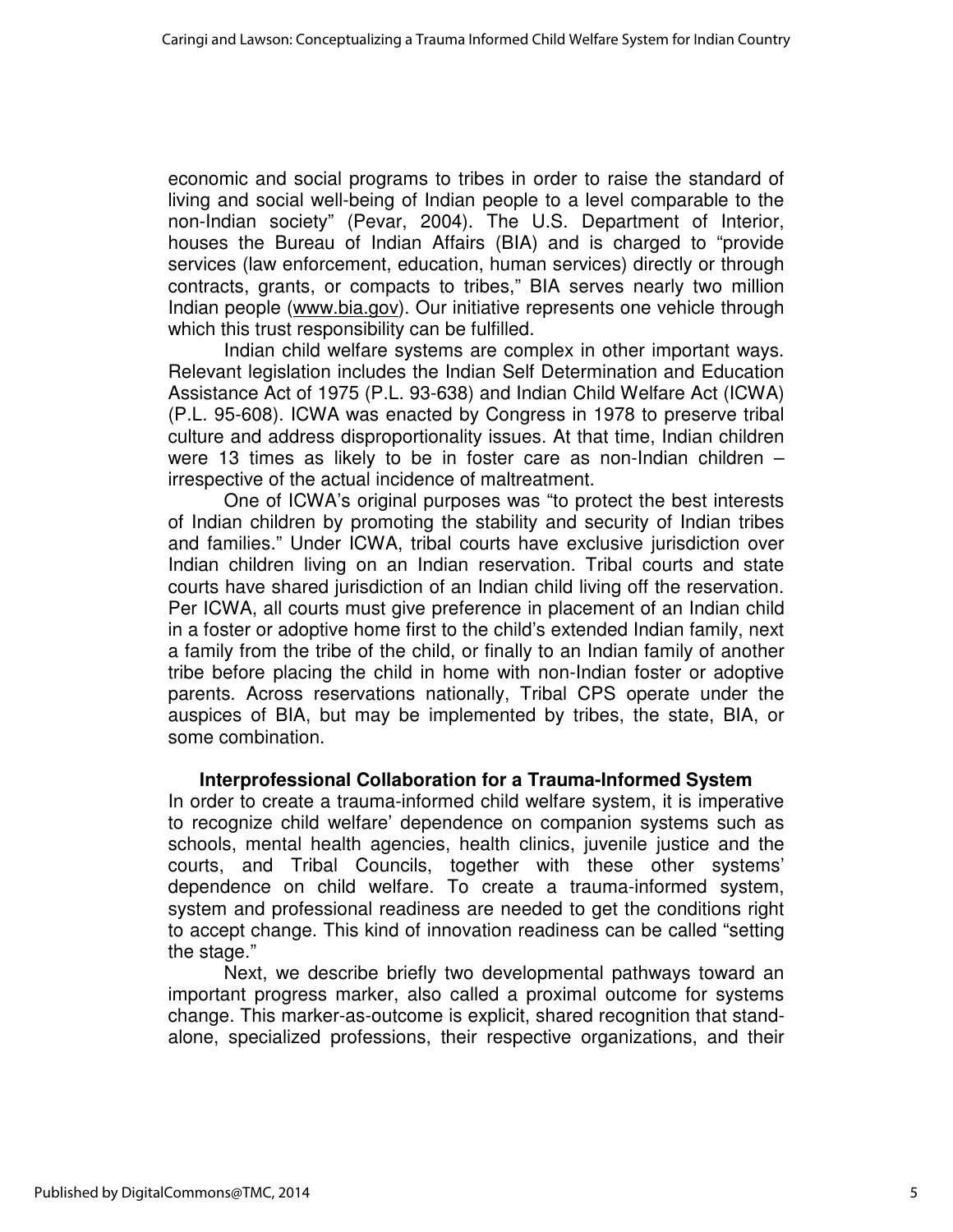categorical policy systems were not designed to address trauma-related needs, problems, and opportunities. New designs for a trauma-informed system must be grounded in such shared awareness and the subsequent readiness for change it facilitates.

#### **From Awareness to Readiness and Capacity: One Pathway to Setting the Stage**

Explicit awareness of interdependent relationships among specialized professionals and other key people (youngsters, parents, families, Tribal leaders) is an immediate priority and therefore, a proximal outcome. That is, when helping professionals and key leaders become aware that no one will be successful without others' strategic, lasting contributions and their own success, readiness is developing for a trauma-informed system. This first awareness-to-readiness path is founded on widespread consensus regarding three inescapable realities:

- Child/family trauma and secondary traumatic stress (STS) in the workforce have pervasive effects, i.e., leaders recognize that trauma's impacts cannot be contained by familiar professional, organizational, community, and family boundaries.
- Because trauma is a cross-boundary phenomenon, cross-boundary solutions-as-interventions are needed. These innovative interventions target current boundaries for professional, organizational and community systems, especially the specializations-as-boundaries that divide good people and their organizations, at times causing them to work at cross-purposes and inadvertently under-cut each other's good work.
- Evidence-based interventions implemented with fidelity by specialized helping professionals in one organization (e.g., social workers in child welfare, clinical psychologists in mental health agencies) are unlikely to improve outcomes for children, families, and organizations, systematically and sustainably, until such time as these interventions are harmonized and synchronized with interventions implemented by professionals in other organizations serving the same children, families, and communities. In fact, there is a high probability that professionals in the several systems will work at cross-purposes, which does not bode well for them or people needing to be served.

Put another way, evidence-based interventions implemented in just one organization are necessary (vital), and they surely are progress markers, but by themselves they are unlikely to improve outcomes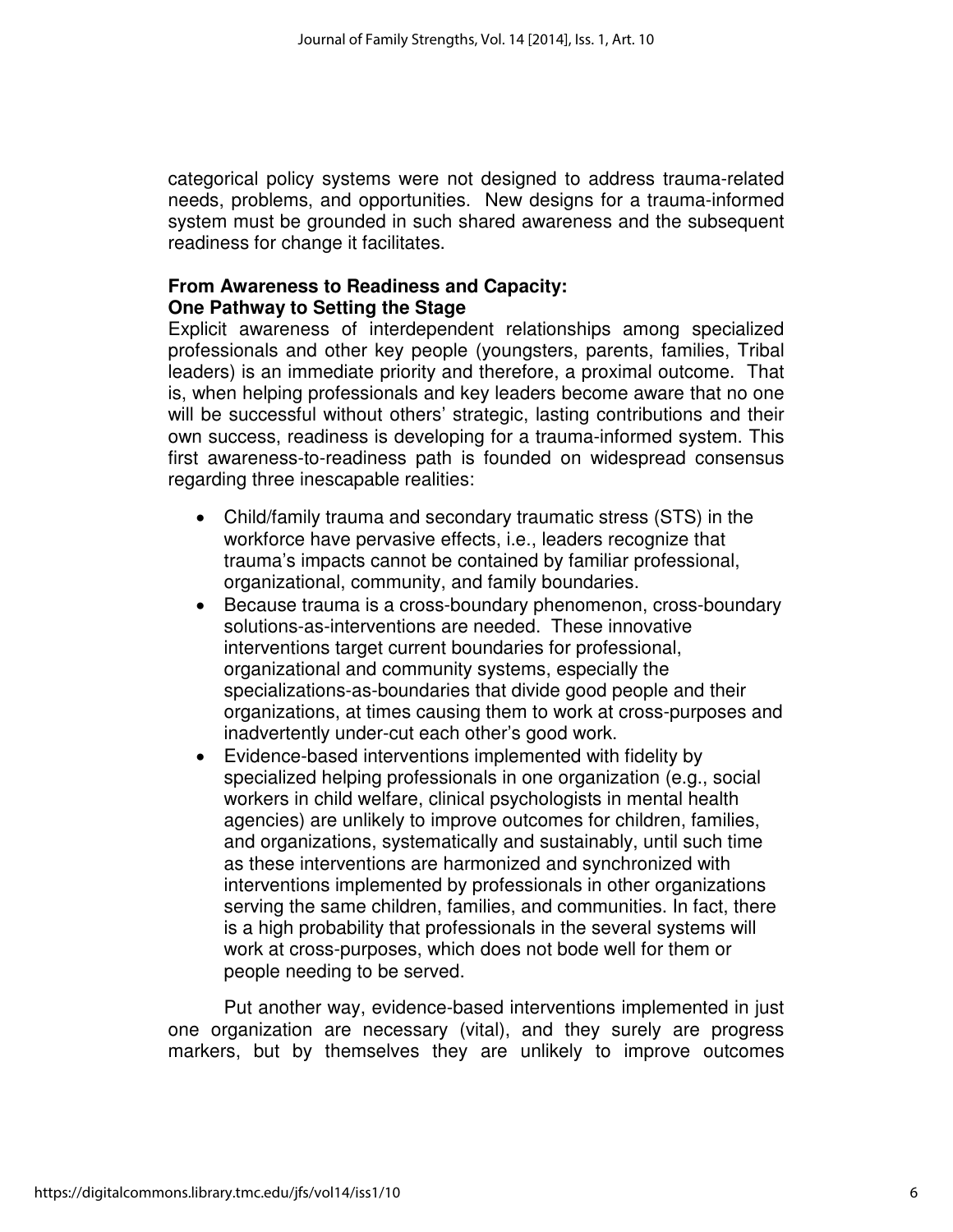systematically and sustainably until such time as other helping professionals and key community leaders have developed common purposes, recognize that their respective interventions must be harmonized and synchronized, and share accountability for trauma-related outcomes. A trauma-informed system thus hinges on special kinds of collective action.

#### **A Second Pathway to Shared Awareness and System Readiness**

The second pathway can be introduced colloquially as "a good news, bad news" headline. The good news is that evidence-based treatments (EBTs) for child/family trauma and STS are available. Here, the challenge is predictable and manageable, although not easy. To meet the challenge, a three-phase process is needed.

Note: The needed work occurs in phases, not steps. It is not a three-step process because it is not linear. The work needs to be planned in interactive phases because the work involves "back-and-forth experimentation" facilitated by evaluation-driven, continuous quality improvement mechanisms.

**Phase One**. Phase one involves the selection of one or more EBTs. Here it is important that their theoretical and empirical warrants match the population (s) needing to be served, together with the special features of the place (social geography).

**Phase Two.** Phase two involves focusing on two related, but distinctive priorities related to the EBT(s) selected. The first is *people's* competence, especially their cultural competence, with the EBT(s). This people-focused, competency development requires leaders to take stock of workforce characteristics and configurations. For example, a highly sophisticated EBT may be out-of-reach for a child welfare workforce without a single MSW social worker.

The second priority is their sponsoring organization's capacity for the EBT(s). Capacity includes, for example, co-requisite data systems, workforce configurations, and overall organizational designs (e.g., departmentalization, role systems, resource allocation systems, etc.). Here, too, organizational audits are needed to determine what it will take to develop all of the co-requisite capacities in one or more organizations for the preferred EBT, especially ones that rely on a continuous supply of valid, reliable, and usable data.

Note the two different units of analysis. People's competence is one, and an organization's capacity is the other. It is not possible to have one without the other. A sustainable, high performing, trauma-informed system depends on both.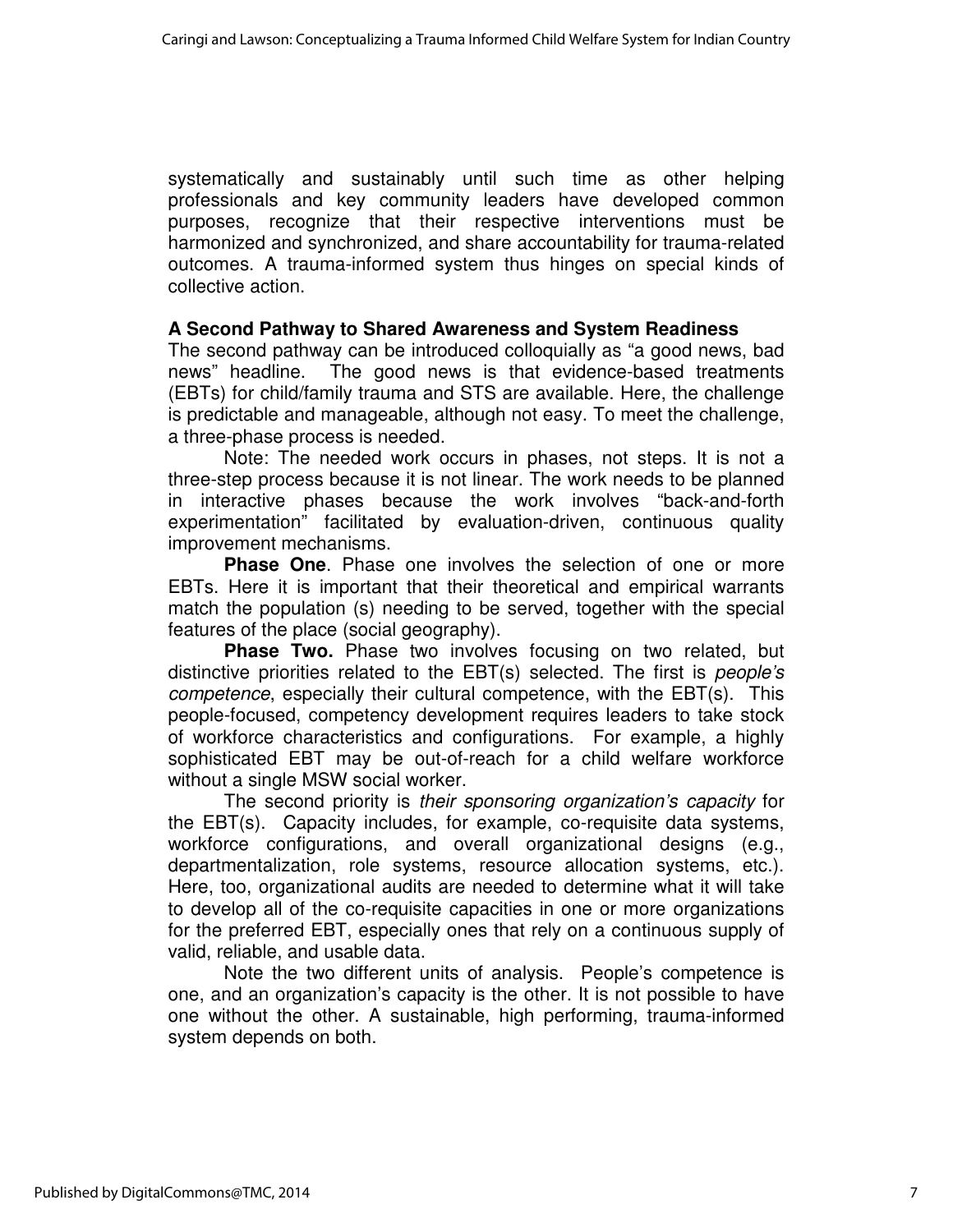**Phase Three**. This phase ushers in a four-part framework about the limitations of current knowledge and the needs of somewhat unique designs in Indian country.

First: Although the stock of knowledge and available expertise is high regarding EBT implementation with fidelity in one profession and in a single, sponsoring organization, the available knowledge is limited and corequisite expertise is in short supply for interprofessional and interorganizational implementation. Complexity and novelty are unavoidable because boundaries must be crossed and new bridges built.

Second: As this work proceeds, the characteristics of the workforce, their sponsoring organizations, and the distinctive features of the Native American communities that provide their homes also must be prioritized. Here, it is important to emphasize cautions and warnings regarding standardized "cookie cutter" frameworks premised on faulty assumptions. For example, serious risks and problems arise when it is assumed that all tribal child welfare systems and communities are identical. In the same vein, problems ensue when it is assumed traumainformed systems configurations developed with mainstream child welfare systems readily transfer to Indian country.

Third: Work directed at a comprehensive, interprofessional and inter-organizational trauma-informed system is not merely a technical problem with known solutions ready to be taken off the intervention shelf. In fact, the development of a trauma-informed system is an adaptive problem, one without easy answers, and requiring new intervention designs, not merely the faithful implementation of existing interventions.

Fourth: This work requires learning and knowledge generation "on the fly", driven by constant monitoring and tailored evaluations, together with adaptive leadership. Leadership is adaptive in two ways: (1) It involves on going experimentation as the new system is designed and implemented, and (2) It involves special professional and organizational safeguards to protect cultural integrity and prevent what amounts to yet another round of colonialism in Indian country (Gray et al., 2013).

#### **The Logic of a Trauma-Informed System**

The development of trauma-informed systems in Indian county is complicated work for at least three other reasons:

- 1. Each tribal community is somewhat unique, which recommends against standardized "cookie-cutter" systems designs.
- 2. The idea of a trauma-informed system is new to nearly everyone, which means that outside expertise with cultural competence is needed.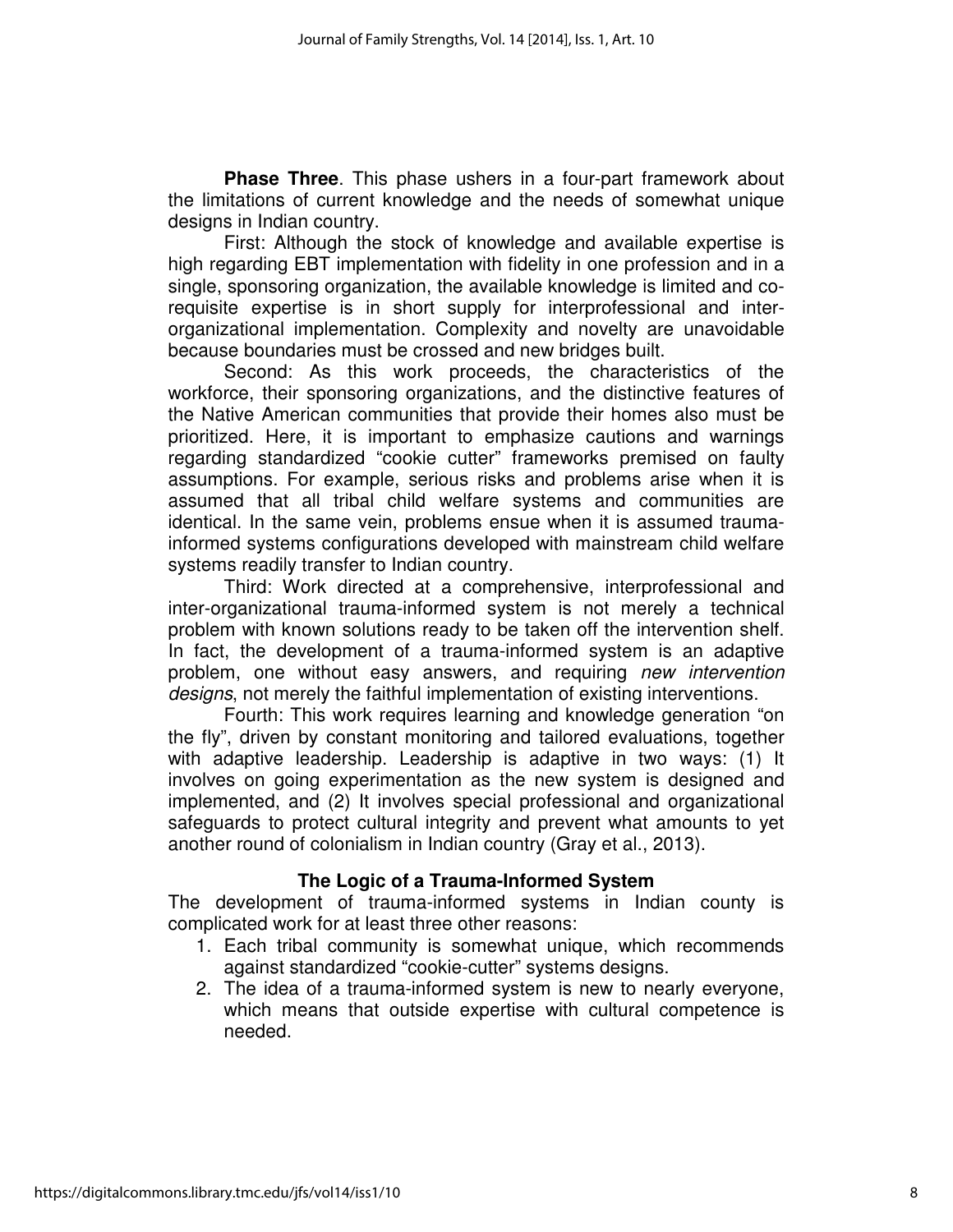3. The work involved is inherently experimental, which recommends adaptive leadership and mechanisms for evaluation-driven learning, knowledge generation, and continuous quality improvement.

Universities, particularly their faculty from social work and related health and mental health disciplines, have the potential to facilitate the development of these systems. The main idea here is grounded in research. When pioneering systems designs are needed, and multiple diverse partners are involved, intermediary organizations and boundarycrossing leaders are a practical necessity (e.g., Williams, 2012). Intermediary organizations such as universities with sufficient neutrality, capacity, credibility, and legitimacy are needed to recruit, convene, organize and mobilize diverse professionals and Tribal leaders.

Significantly, intermediary, boundary-crossing leaders representing universities, particularly social work units, make this happen, not as authorities, but as facilitators for tribe-specific trauma-informed systems. As we indicate in the next section, these university facilitators are specially positioned to help structure and then facilitate tribal design teams. Proceeding with the assumption that each tribal community is somewhat unique and charged with system development and consisting of representative professionals from child welfare, mental health, health, schools, BIA, etc., these teams also are safeguards for cultural competence and tribal community fit.

Tribal design teams as well as the university leaders working with them, need the equivalent of a map, a compass, and sufficient resources to complete this work (Collins, 2001). In technical terms, they need a logic model to direct and guide their planning. Such a logic model is not a follow-the-numbers, robotic implementation exercise. To the contrary, a logic model provides a planning and implementation scaffold for design teams and systems designers overall. It is, in other words, a structural and operational facilitator for the pioneering work of trauma-informed systems development.

Figure 1 provides an example of such a logic model. We have derived it from a literature review and first-hand experience with the challenging work of structuring design teams and developing multicomponent and cross-boundary trauma-informed systems. Predictably, it is selective and incomplete. Using a journey metaphor for the development of a trauma-informed system, this logic model provides an initial compass and map to facilitate the beginning of the journey. The main idea is to revise and enrich it as design teams proceed and as systems development proceeds.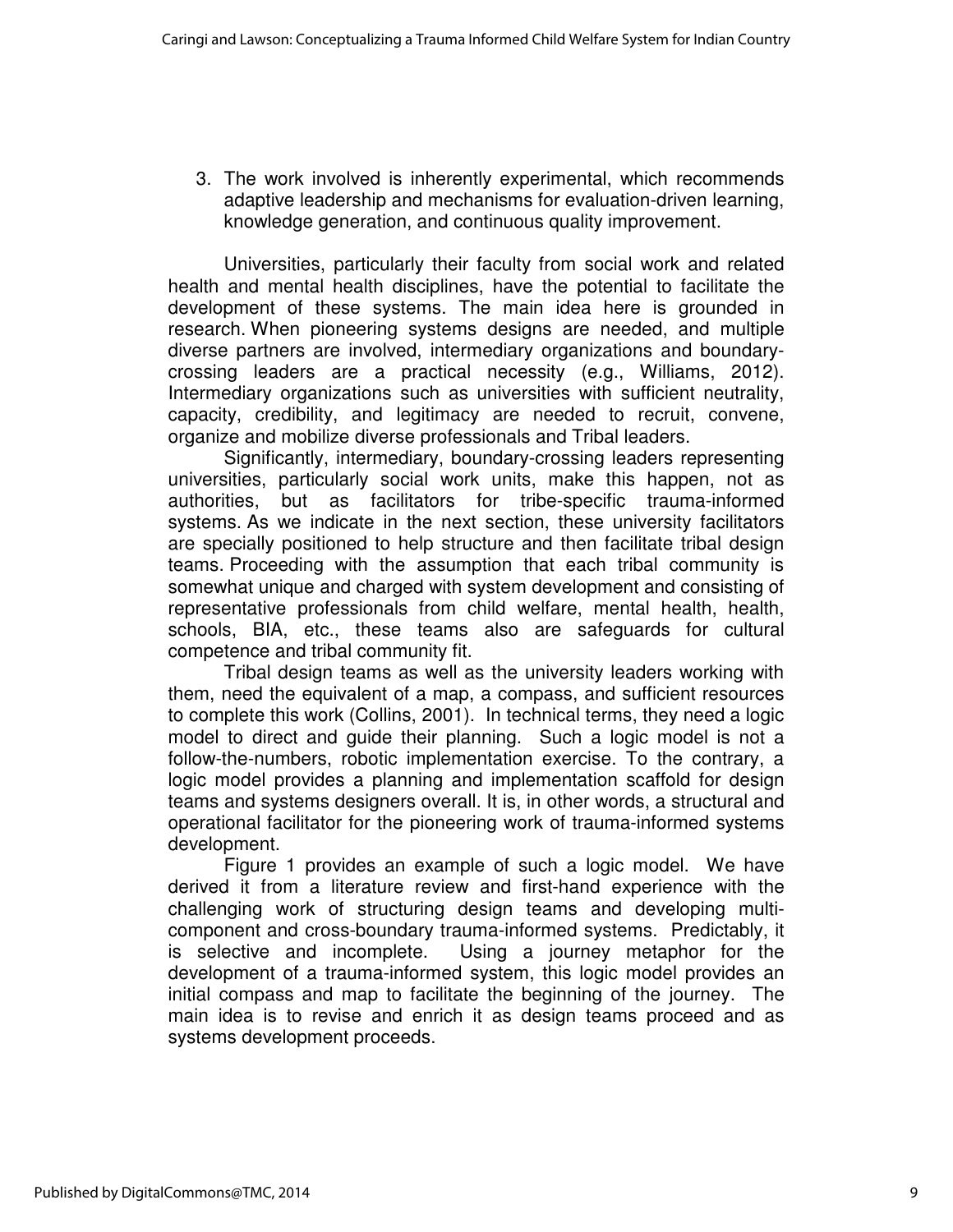### **Figure 1.**

A Logic Model for the Development of a Trauma-informed System

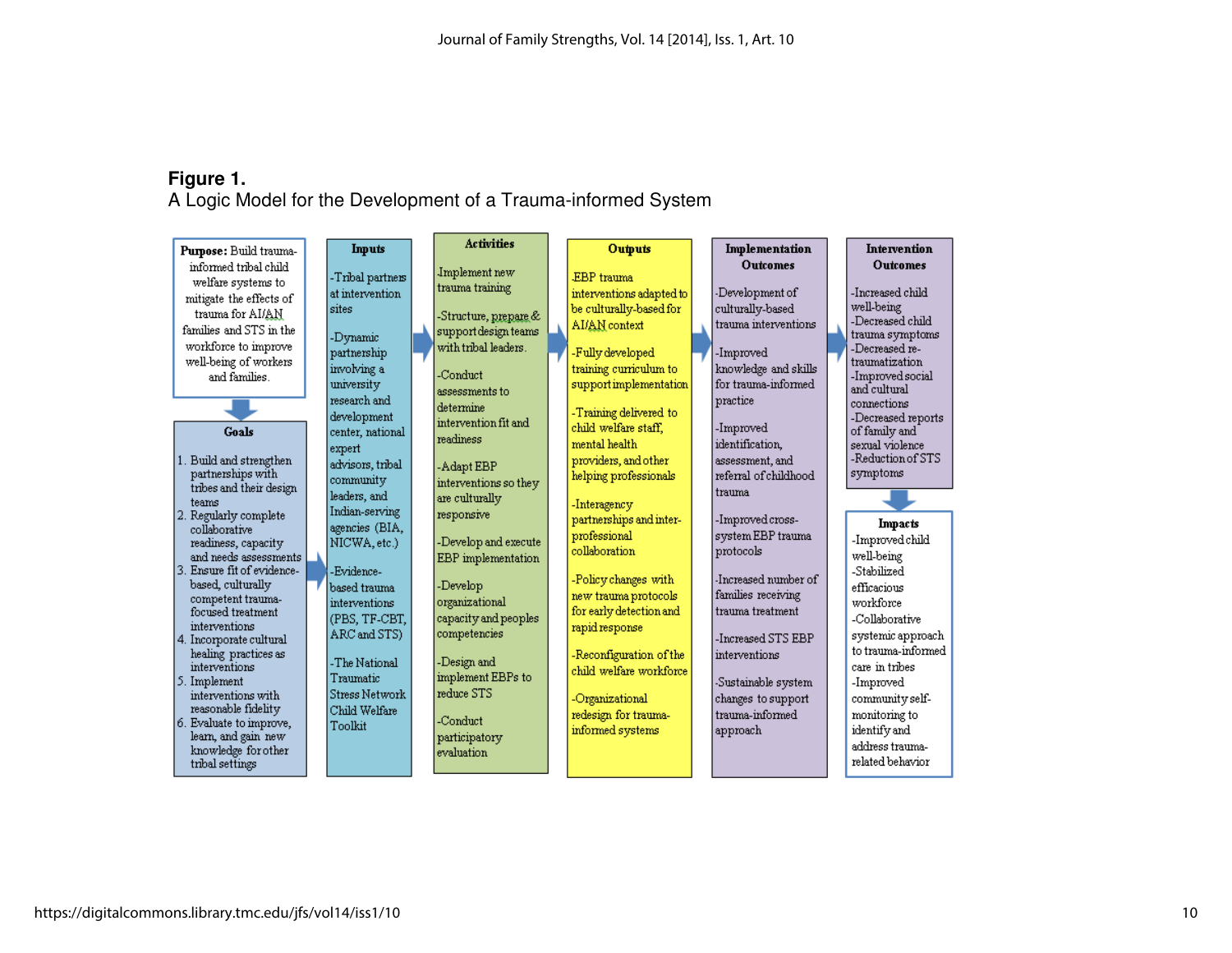#### **More than an Implementation Challenge: Collective Leadership for New System Designs**

The leadership required for a trauma-informed system thus extends beyond conventional implementation strategies. It can be called "designoriented." Design is the accurate descriptor because no one person has all of the answers. Indeed no one person has a complete grip on the problem.

Design-oriented leadership is by necessity collaborative, developmental, and outcomes-oriented. More than one person cannot work alone; this leadership fundamentally depends on design teams, especially tribe-specific teams structured to build trauma-informed systems in their respective Native American community settings. Indigenous expertise is essential in these teams' design work, and so teams must be structured to include diverse, representative tribal members. Learning and improvement networks among several tribal design teams operating in different communities are also needed.

#### **Starting with Mental Health Partnerships to Develop Trauma-Informed Systems**

Comprehensive systems of care designed to address child welfare service gaps in Indian Country must acknowledge the reality that childhood traumatic stress is an underlying causal factor in countless mental health, health, and school learning performance issues faced by Indian children. Adults have some of these same symptoms, including parents of abused and neglected children. When these adults are also affected children's parents, family-centered interventions need to be added to traumainformed systems designs (Briar-Lawson et al., 2001), especially those that appropriately and justifiably connect child welfare services with mental health services.

This need for mental health system-child welfare system connection, indeed partnership, is omnipresent. In the child welfare system nationally approximately 85% of children with mental health needs (many the direct consequence of traumatic stress) do not receive services (Burns et al., 2004). Trauma has a profound impact on placement for such children as they are less likely to find permanent homes, more likely to have multiple case managers, and more likely to be placed out of home in order to receive "necessary" services (Smithgall, Gladden, Yang & Goerge, 2005; Hurlburt et al., 2004). These children are likely to receive restrictive, costly services such as juvenile detention, residential treatment, and hospitalization; U.S. House of Representatives, 2004;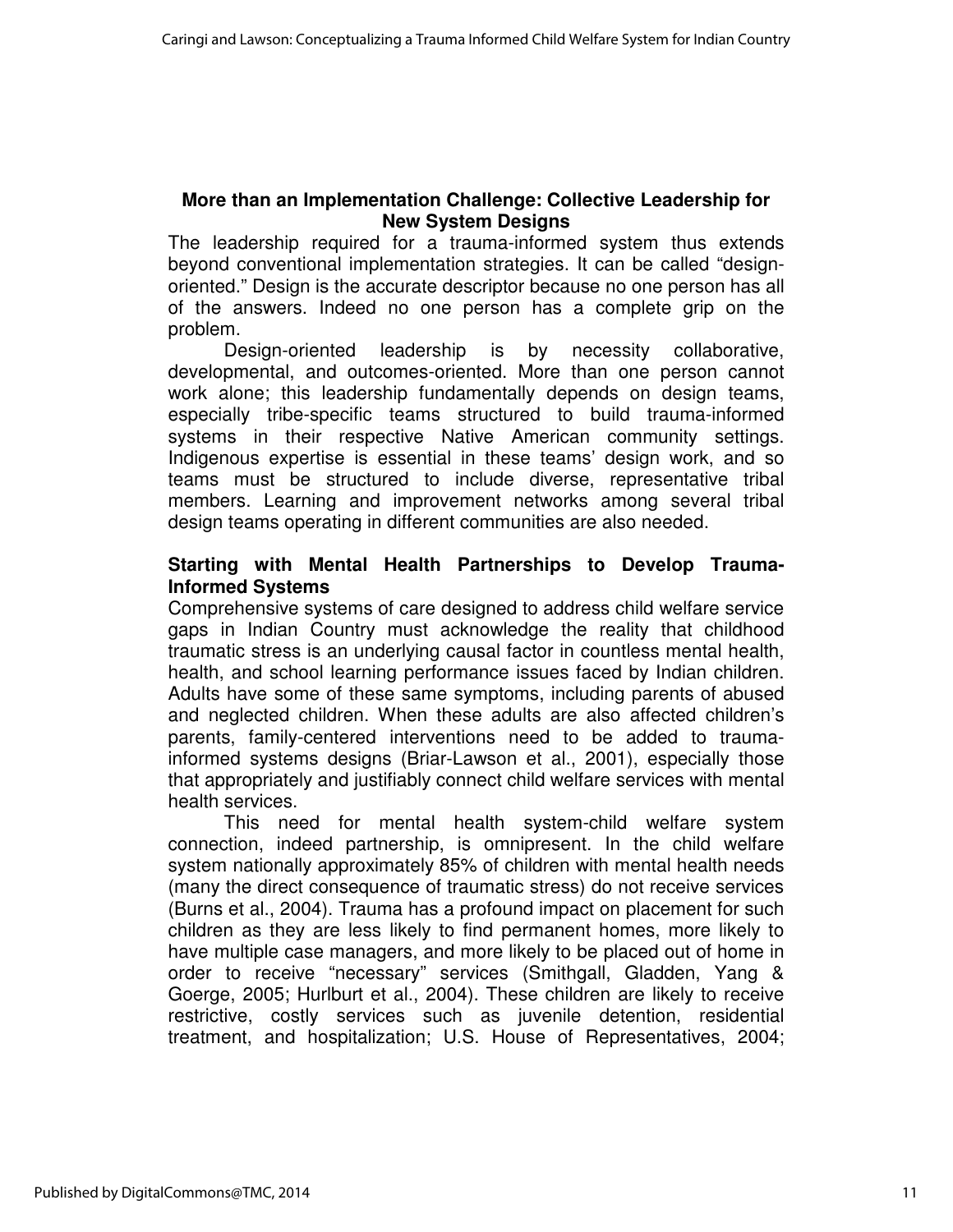Pottick, Warner, Yoder, 2005). Far too often, they are unnecessarily treated pharmacologically (e.g., for Attention Deficit Hyperactivity Disorder (ADHD) or Oppositional Defiant Disorder (ODD) or with harsh discipline (seclusion, restraint) simply because service providers are naïve regarding trauma etiology, trauma triggers, and trauma de-escalation techniques (e.g., Positive Behavior Supports [PBS]).

If Indian child welfare systems are to become trauma-informed and if the attendant changes are to be sustained, systemic efforts must be made to include health/mental health care providers, justice, and educational systems in complementary transformation initiatives that integrate evidence-based trauma-focused treatment.

#### **A Comprehensive Approach to Trauma-Informed Tribal Child Welfare Systems**

Systems change in Indian country requires local buy in and sustained external support and resources. A means for communication must be established from the beginning. Here, the Bureau of Indian Affairs (BIA) and Indian Health Services (IHS) can serve as intermediary organizations with convening and organizing power with other professions and their respective organizations.

All interventions must be chosen, adopted, and adapted in collaboration with Tribal leaders. Beyond genuine participation, engagement and empowerment strategies lies a significant need namely, to honor and incorporate indigenous healing practices, while avoiding "professional-knows-best colonialism."

#### **Assessment, Planning and Buy-In**

Assessment, planning, and buy-in is an essential element to all systems change. Design teams for systems change provide a mechanism for these related processes to occur.

Design teams use participatory action research methods to jointly plan, implement, and evaluate complex change initiatives such as traumainformed systems change (Claiborne & Lawson, 2012; Lawson & Caringi, in press; Lawson, Briar-Lawson, & Petersen, 2001). Tribal Child Welfare is complex and different from community to community. In some cases, the state might be responsible for many aspects of child welfare. In other systems, the BIA or Tribe might be responsible for the work. Regardless of the system, each design team should consist of the top level Tribal Child Welfare leaders, representative managers from the Tribal Child Welfare System, supervisors, front-line caseworkers, agency trainers, and children and parent service users henceforth called "family experts."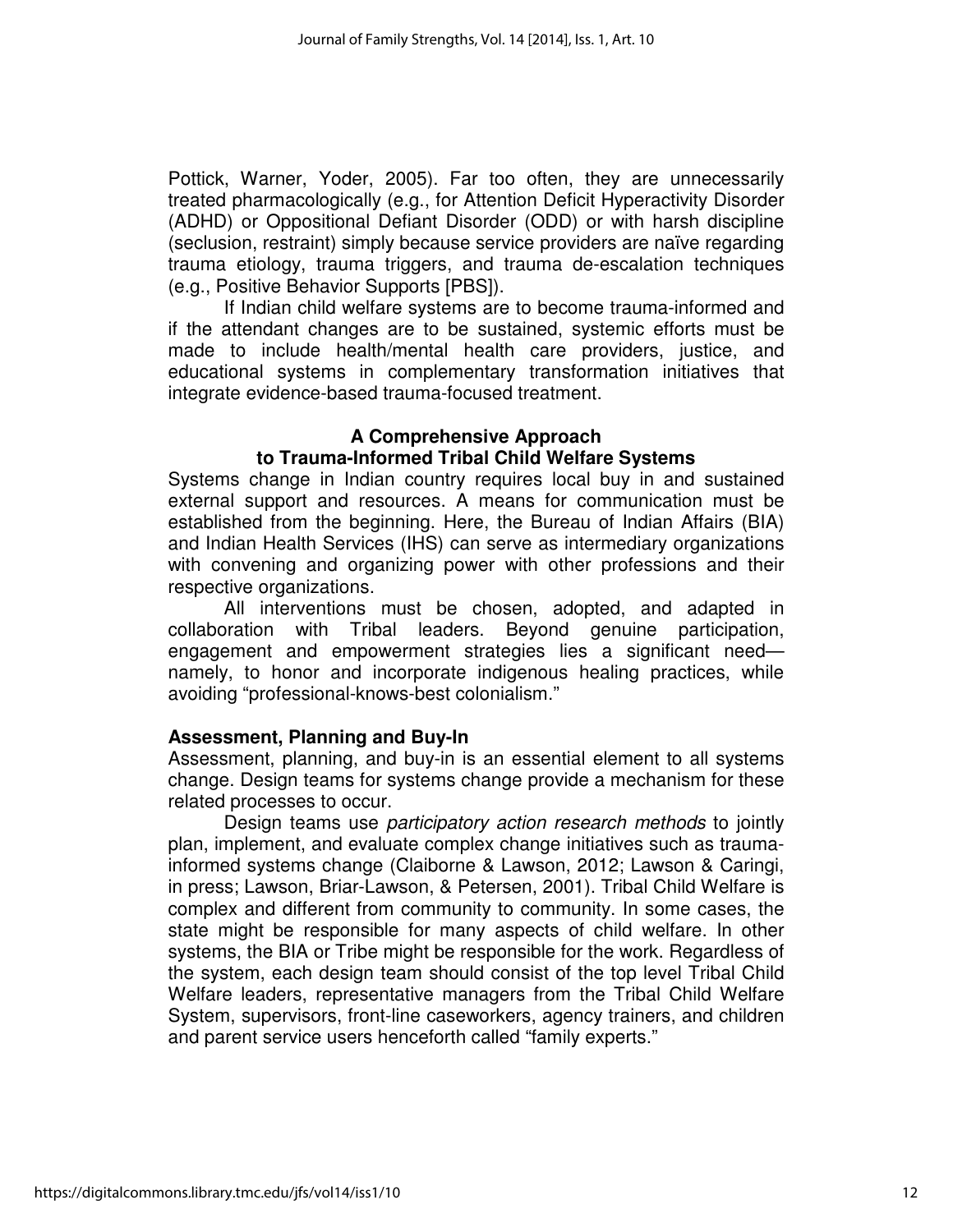Design teams should be invited to follow a two-part agenda. First, teams work toward consensus on the core, defining elements of a traumainformed child welfare system. After teams have gained introductory knowledge about trauma-informed interventions and practices and have achieved consensus on the core defining elements, the team will provide guidance on three related priorities: (1) How best to complete the assessments of their respective systems, including how they and their colleagues can participate: (2) A preliminary assessment of the services and organizational structures needed to be reformed and replaced in every CPS unit, including practical questions of when, how, who, and how to reallocate needed resources; and (3) Identification of strengths, facilitators, constraints, obstacles, and barriers, including recommended problem-solving strategies.

After this tribe-specific work has been completed, cross-site, rolealike teams (e.g., all supervisors; all trainers; all family experts; all trainers) provide insider, expert knowledge about how best to proceed with training, leadership development, and technical assistance, including how best to achieve traction and sustainability. These two kinds of team configurations—site specific cross-role teams and role-alike cross-site teams, enable site-specific as well as cross-site answers to practical questions needing to be answered in the first phase of the systems change process.

For example, what new competencies are needed? And, what new organizational capacities are required to implement and sustain evidencebased, trauma-informed clinical practices with children and STS-affected workers? Do specialized tribal CPS units (e.g., CPS, foster care) have special needs and requirements? What training is best? With their work framed in this way, tribe-specific and cross-site design teams will provide evaluation-related guidance and develop participatory strategies for Tribal Child Welfare Systems of Care (SOC).

It is probable that such teams would need to be adapted to fit within existing systems and processes. However, the core principles and practices of design teams should be followed as closely as possible, ideally as described above. Predictably, some tribes will have the capacity to use the model as developed, while others will not. Such is the essence of design work.

#### **Training, Technical Assistance and Systemic Change**

The next phase of systems change would be to actively begin the process of training child welfare providers (case workers, foster parents, other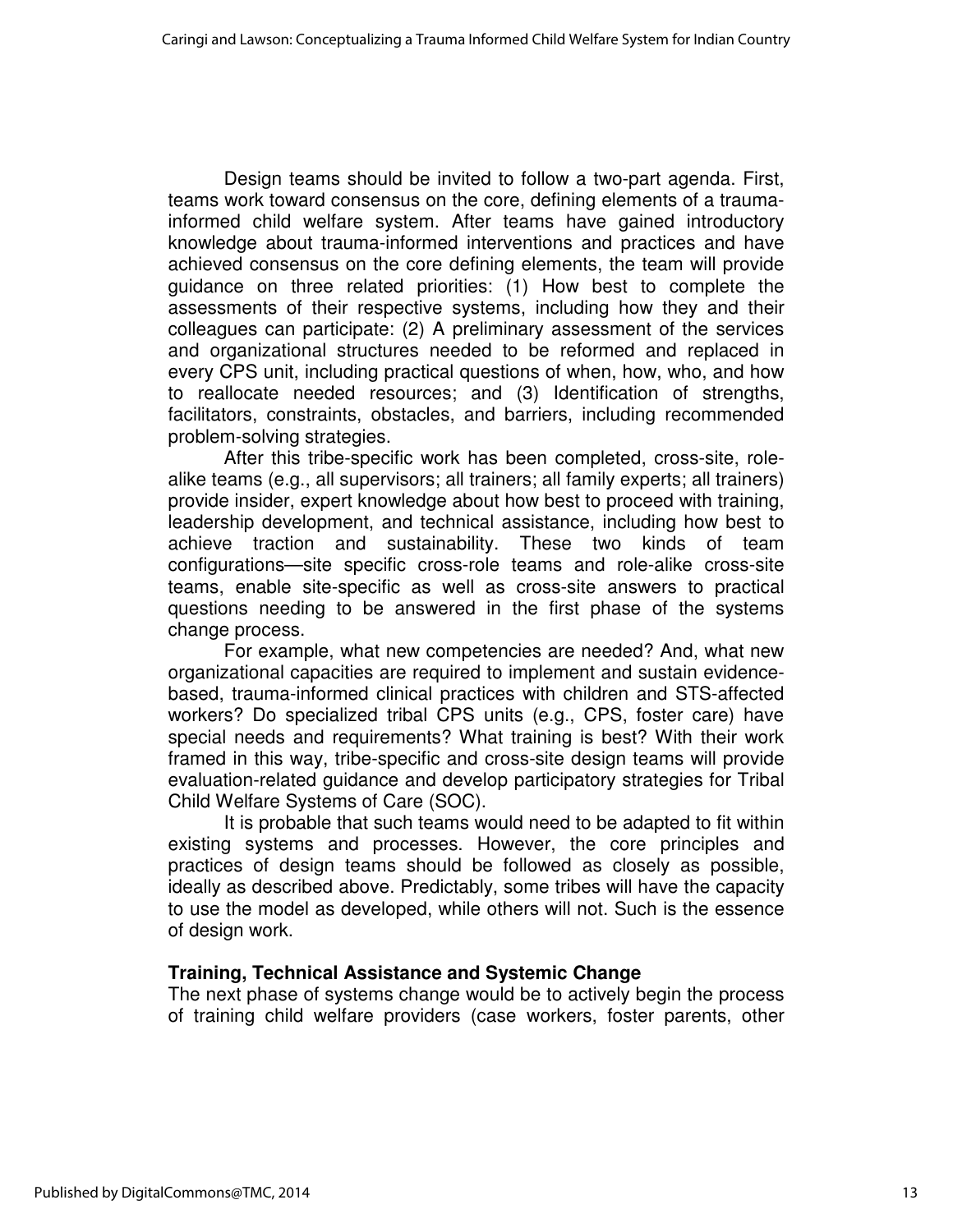agency staff) in trauma awareness and trauma-focused services according to the unique needs data provided by local design teams.

#### **Potential Trauma-Informed Interventions**

Especially in Tribal communities, the nature of the population, the reservation context and place matter. Granting commonalties, unique conditions exist in Tribal communities and must be taken into account when selecting Evidence-based practices (EBPs). Further to this point, the generalizability of EBPs is problematic, not automatic, because no two Tribes are the same. Data gathered in one community simply are not automatically generalizable to the next.

For these reasons and others, it is essential that conditions in local communities be taken into account when selecting EBPs. Further, Tribal partners must have input in the decision-making process; and with a strong proviso that no EBP will be implemented without their approval and with whatever culturally responsive adjustments tribal leaders recommend.

We suggest that Tribal Councils, Elders groups, and community professionals all have valuable and essential information, expertise, and opinions as to the appropriateness of EBPs. Without such consultation, EBP implementation is almost guaranteed to fail because it will not be implemented with conviction and fidelity, and the EBP likely is not a good fit. Most importantly, outsiders with their preferred EBPs must be vigilant about cultural competence so as not repeat the past transgressions by outside experts in Indian Country.

We propose that a formal process of consultation with tribal leaders to secure their input and gain their approval as well as leadership. Once consensus has been achieved, dialogue focused on systems development should include planning conversations regarding the public health pyramid. Universal strategies at the base of the pyramid target the entire population with messages and programs aimed at specific health problems. Selective prevention strategies target subsets of the total population deemed "at-risk" for health problems. Indicated strategies designed to treat specific health problems of individuals who are showing symptoms.

#### **The Importance of Evidence-based, Indicated Interventions**

Granting the importance of universal strategies in Indian country, the widespread incidence and prevalence of trauma symptoms recommends an immediate priority for indicated strategies. Indicated strategies with strong research supports are especially important. An excellent resource for such strategies is SAMHSA's National Registry of Evidence Based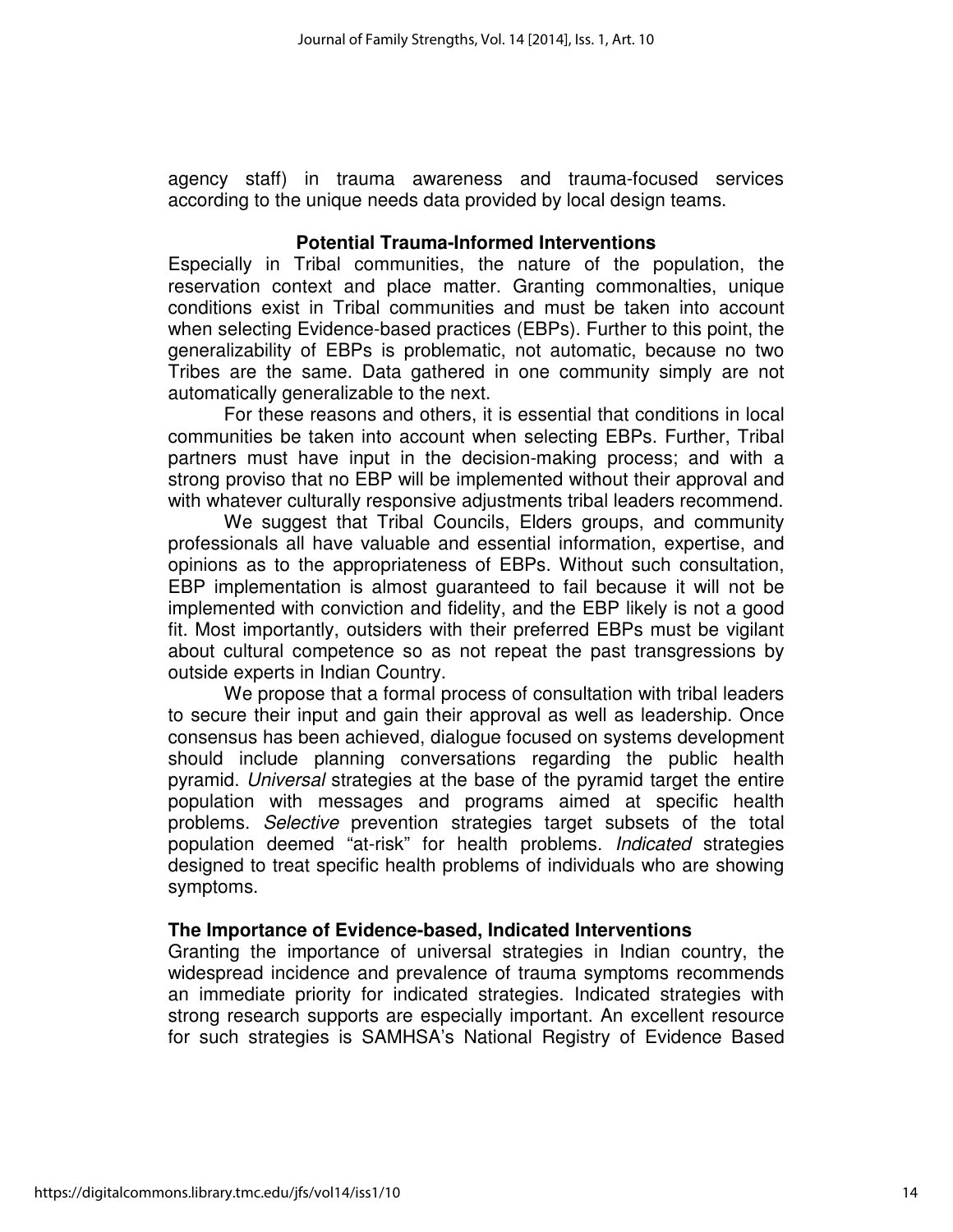Programs and Practices. The registry provides a starting point to examine evidence based and evidence informed practices. However, all such practices and programs must be vetted, culturally adapted, and approved by Tribal communities and Tribal leaders. The most important ones are described briefly next.

Trauma-Focused Cognitive Behavioral Therapy (TF-CBT): Designed to treat childhood sexual abuse and trauma for ages 3-18. TF-CBT focuses intervention on the child and non-offending parent or foster parent through individual and conjoint sessions, typically done in outpatient mental health facilities. The goals of the short-term intervention (12-14 sessions) include: to reduce negative emotional and behavioral responses; to correct maladaptive thinking; to increase effective coping skills; to enhance the parent/child relationship; and to enhance personal safety and future growth. Empirical findings demonstrate TF-CBT is useful in reducing symptoms of PTSD, depression, and behavioral difficulties in children (Deblinger, Stauffer, Steer, 2001). Other studies point out parental benefits including a reduction in depression and distress, as well as an increased feeling of being able to support their children (Cohen, Berliner, & Mannarino 2000). TF-CBT has been named a model program by SAMHSA, was selected as a Best Practice for cases of child abuse in the Kaufman Best Practices Final Report, and was given the highest level "1" of empirical support by the U.S. Department of Justice.

Attachment, Self-Regulation, & Competency (ARC): ARC is a framework for intervening with children and families who have experienced chronic/complex trauma. The ARC model recognizes that effective relationships between children and important adults (caregivers, teachers, caseworkers) must be trauma-informed and designed to help children regain the trust and consistency lost through previous traumatic experiences. This is accomplished by guiding caregivers through the building blocks of attachment, which sets the stage for the self-regulation designed to help children identify, modulate, and express affect. Finally competency elements promote improvement in developmental tasks, executive functioning, and self-development. ARC has been implemented successfully across multiple settings including child welfare, schools, therapeutic milieu programs, and I.H.S. and community outpatient clinics. Preliminary data indicates that ARC leads to a reduction in symptoms of PTSD, depression, and anxiety, while caregivers reported reduced stress and viewed their children's behavior less dysfunctional after utilizing the ARC model. Measures will be given pre-test to assess trauma symptoms (CPSS) and signs of depression (CDI). The same measures will be given post-test to evaluate symptoms reduction. The target audience is all of the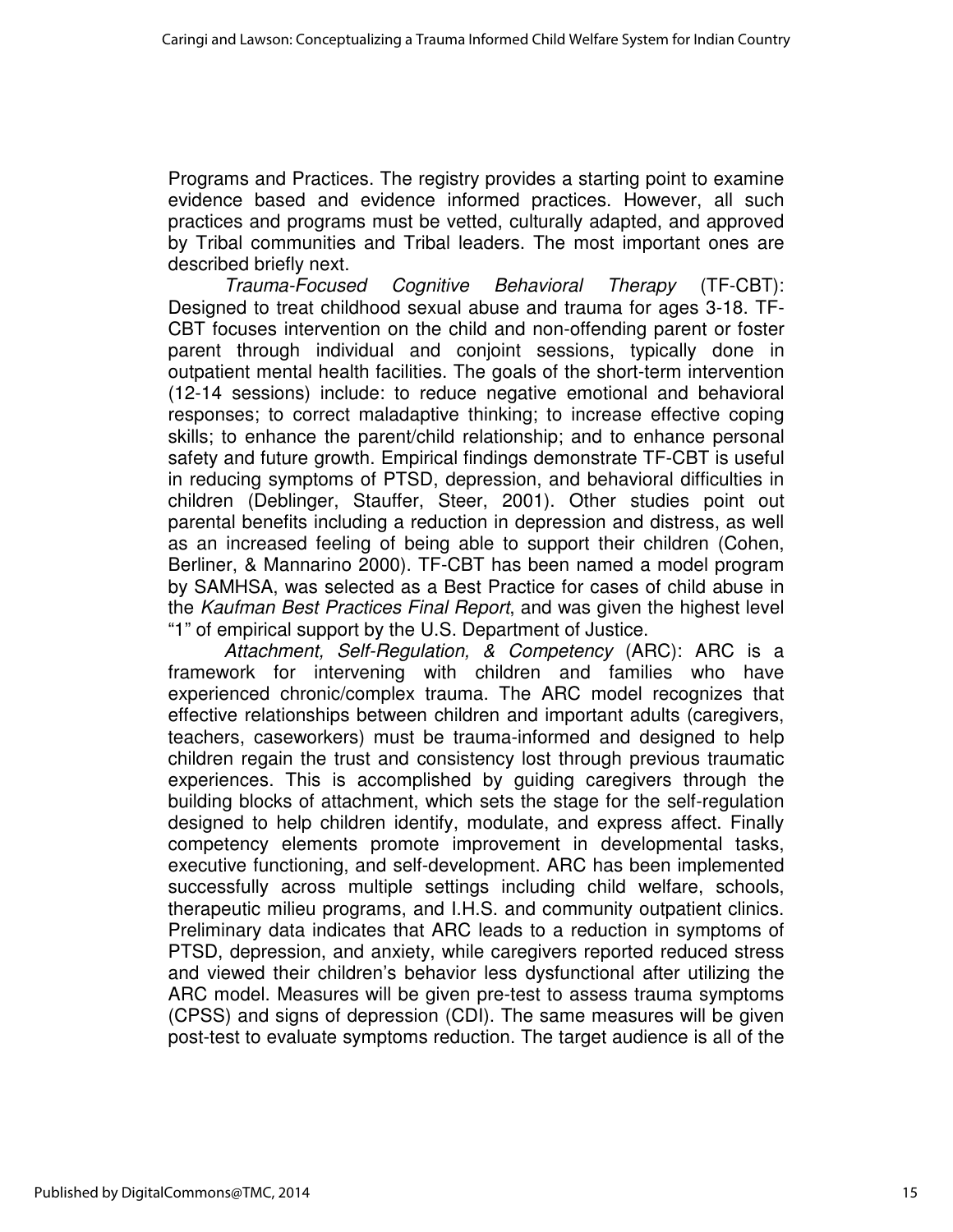staff members in tribal CPS agencies, including foster care providers as well as foster and biological parents.

Cognitive Behavioral Intervention for Trauma in Schools (CBITS): CBITS was originally designed as a10-12 week group therapy intervention for use in the school setting, targeting the ages of 10-15. A CBITS toolkit has been created to adapt the intervention to be implemented in community-based mental health clinics, foster family agencies, and CPS agencies (Schultz et al., 2010). CBITS is based upon principles of cognitive-behavioral therapy and functions to decrease trauma symptoms of hypervigilance, re-experiencing, avoidance, emotional, and anxiety, while increasing social problem-solving skills, coping strategies, relaxation, and adaptive thinking. Two family sessions, a teacher session, and tips for collaborating treatment with other professionals are written in the CBITS intervention and CBITS toolkit. CBITS is evidenced-based. In a randomized controlled study children in the CBITS intervention group showed a significant reduction in symptoms of PTSD and depression compared to those in the control group (Stein et al., 2003) CBITS has been effectively implemented among diverse populations of children, including Native American children (Morsette et al., 2009). The Life Events Scale, interviews, CPSS, CDI, and Pediatric Symptom Checklist are administrated prior to the beginning of CBITS, during the final session, and three months after group completion. The target audience is tribal foster care providers, Systems of Care workers, as well as school counselors.

Secondary (Vicarious) Traumatic Stress Intervention. Figley defines secondary traumatic stress (STS) as "the natural and consequent behaviors and emotions resulting from knowing about a traumatizing event experienced by a significant other, the stress resulting from helping or wanting to help a traumatized or suffering person" (Figley, 1995a). Individuals who work with traumatized children in an empathic manner are at risk of developing vicarious trauma symptoms including intrusive flashbacks of their client's trauma etiology (Pearlman & Caringi, 2009). Training in STS mitigation and management arguably assists the provider in working more efficiently and effectively; we believe STS mitigation also can reduce long term burnout and employee turnover (Pryce, Shackelford, & Pryce, 2007). STS training should incorporate personal, professional and organizational self-care planning options for an audience that includes all training participants in tribal communities.

Positive Behavior Supports (PBS). PBS is a trauma-informed behavior management system that considers inappropriate behavior as an opportunity to teach appropriate social and emotional skills. Children who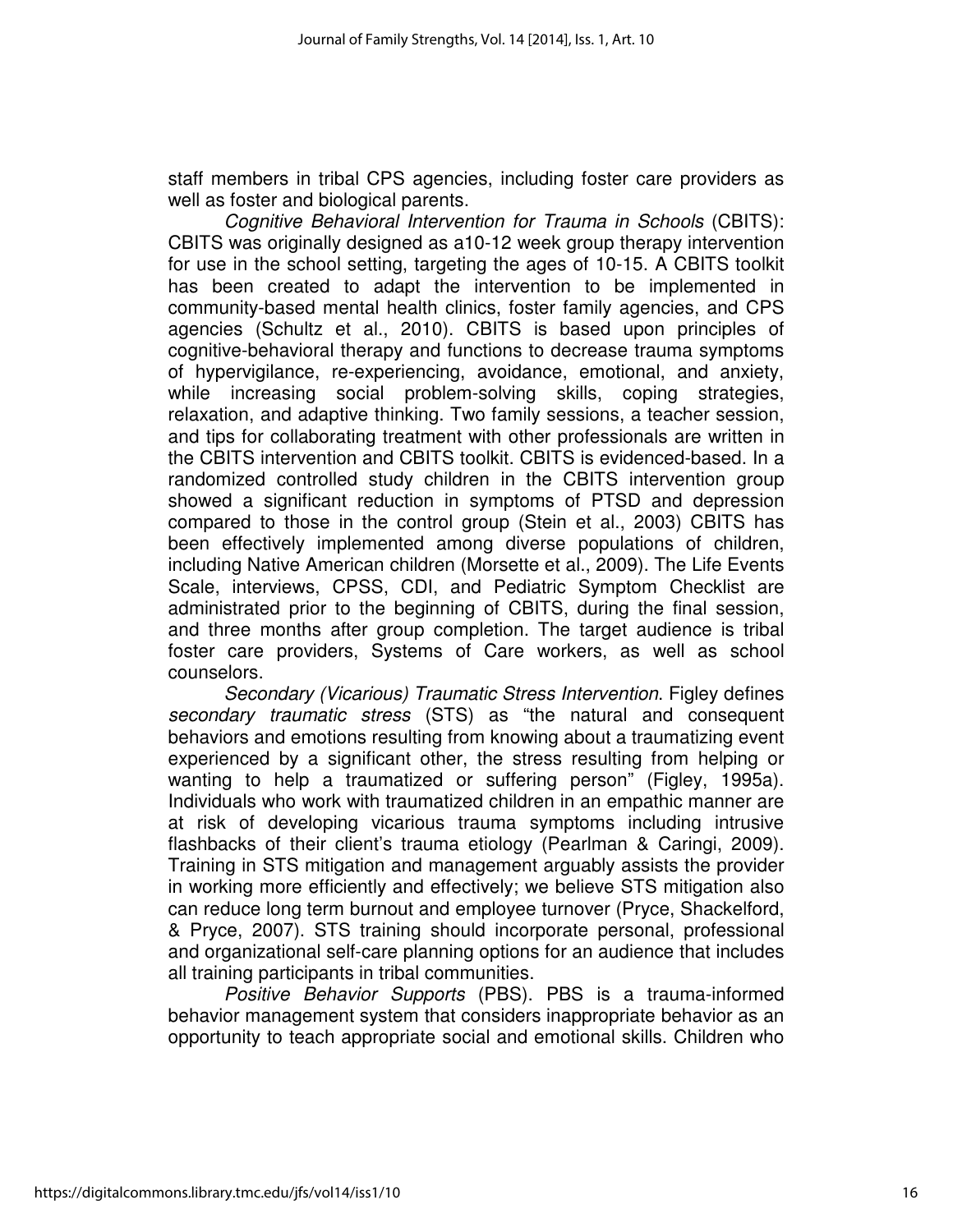have been exposed to trauma typically need extra support in this area. Children are much more able to manage trauma symptoms when provided the structure and predictability of clear rules and adult expectations, consistent boundaries and behavioral accountability. We promote "Trauma-Informed PBS" because it embeds appreciation of how a trauma etiology contributes to behavior problems.

 PBS is generally structured around a three-tiered prevention model. Each tier is relevant to child welfare workers and parents who work with traumatized children. The primary tier includes strategies for defining behavioral expectations, teaching behavioral expectations, employing reinforcement systems to acknowledge and increase appropriate behavior, operating a continuum of consequences to respond to inappropriate behavior in a supportive manner, and utilizing data for making decisions. The secondary tier includes screening for all children; using data to identify interventions for at-risk children and monitoring progress; creating systems to increase structure, predictability, and feedback for at-risk children; and utilizing systems to increase communication between adults in at-risk children's lives. The third tier includes the use of functional behavioral assessment, data to identify individualized interventions, strategies to replace individual problem behavior and increase appropriate behavior, and continuous use of data to monitor progress (Sugai et al., 2000). Each of these elements is integrated within organizational systems consisting of teams which support implementation, application, and sustainability. The target training audience is all staff members in BIA/tribal CPS agencies including foster care providers, foster and biological parents, school systems and Systems of Care professionals.

Finally, the NCTSN Child Welfare Trauma Training Toolkit was developed to train CPS workers in the Essential Elements of a traumainformed child welfare system, childhood traumatic stress, and the values and skills needed to work with children and their parents who have experienced traumatic events. The Child Welfare Toolkit should be used to provide training that will demonstrate how to use this knowledge to support children's safety, permanency, and well-being. The Toolkit includes an evaluation process that supports further integration of knowledge into practice. The target audience is all BIA/tribal CPS workers.

#### **General Trauma-Informed Technical Assistance**

Trauma in children and secondary trauma in service providers are explanatory variables that account for inefficiencies, elevated costs, and avoidable failures in CPS. The development of trauma-informed systems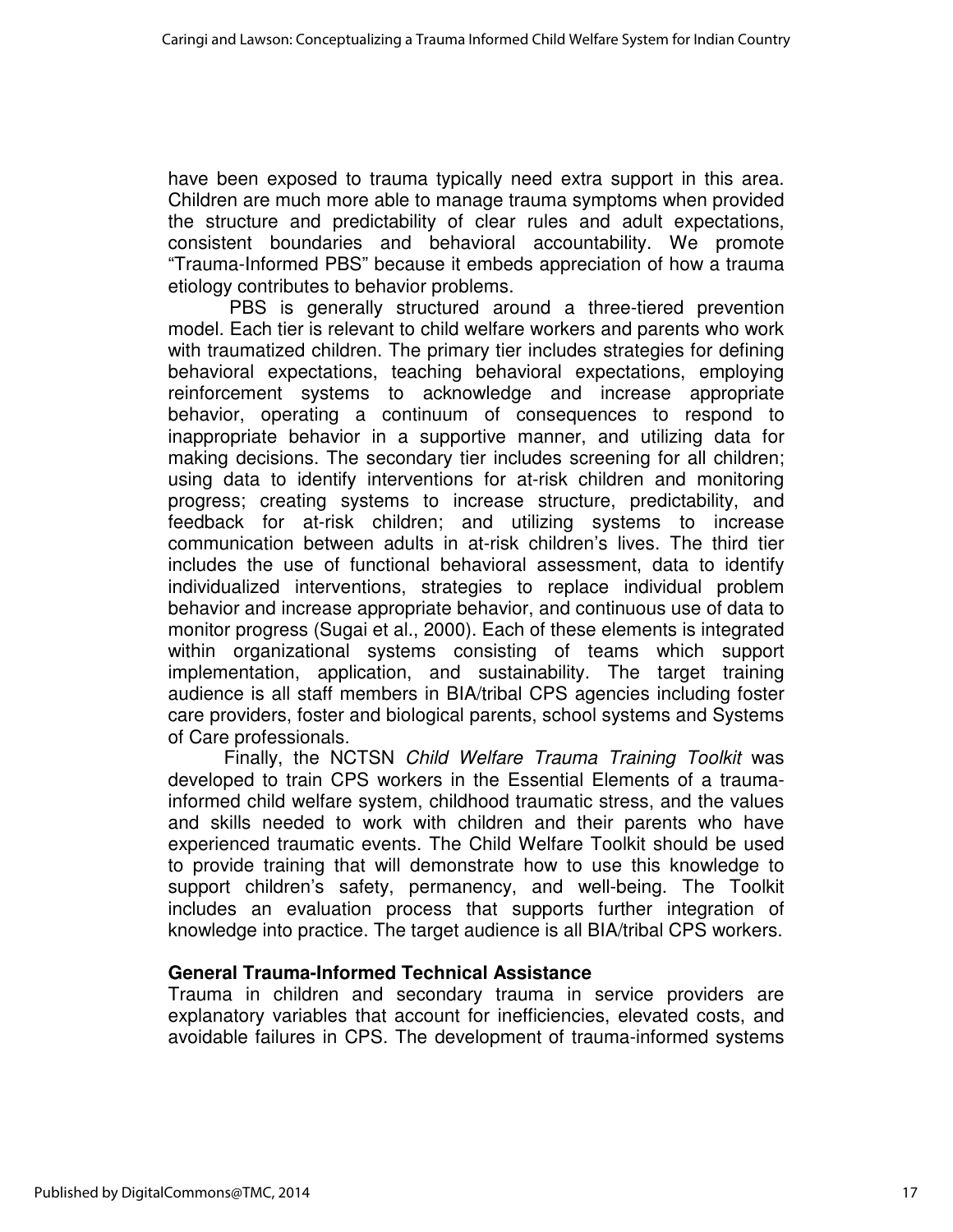in Indian Country must include engagement of multiple levels of tribal CPS systems in order to achieve meaningful systemic change. Tribal CPS workers must be trained in trauma-sensitive methods to conduct child removal (e.g., psychological first aid, PBS, fundamentals of suicide risk reduction). In addition, foster, biological, adoptive and grand- parents and shelter staff must be trained in trauma-informed behavior management techniques (e.g., limit setting, defusing and redirecting; Mandt, PBS). The rationale, methods, and local results of these trauma-focused CPS strategies must be presented to agency administrators (tribal, state and BIA). All levels of tribal CPS must learn how to recognize the symptoms of secondary traumatic stress in colleagues and self, and personal, professional and organizational STS mitigation tools.

#### **Enhancing System-Wide Capacities**

If tribal CPS systems in Indian country are to become trauma-informed and trauma-focused, if they are to expand their capacities, refine policy and practice and sustain these transformations, then a systems focus on the identification of strengths, weaknesses, stakeholders, and continuous improvement is essential. One way to accomplish this is the process outlined by the Breakthrough Series Collaborative for Child Welfare Workers affiliated with the NCTSN (Conradi, Ko, Tullberg, Langan, & Wilson, 2011). Teams using this model are making changes at the practice level through a process called Plan-Do-Study-Act cycles, or action research PDSAs. As each Tribe and Tribal child welfare system is unique, it is essential that a trauma-informed system adopt such a method of continuous quality improvement to assure adaptation for individual community and system needs.

#### **The Importance of Cultural Responsiveness and Culturally-competent Practice**

We recommend the selection of interventions for consideration, agency readiness/assessment processes to be utilized and final decisions from local partners about the best interventions for their setting is a sequence highly reflective of the U.S. HHS/ACF's Cultural Competency and Systems Change recommendations from their Child Welfare Information Gateway (www.childwelfare.gov/systemwide/cultural).

The cultural responsiveness systems change and training must also be ensured by: 1) the participation of local design teams to include elders, tribal leaders, children, and family members 2) by the critical review of our work by project staff who are themselves American Indian, and 3) by the diversity of perspectives of knowledgeable experts. It is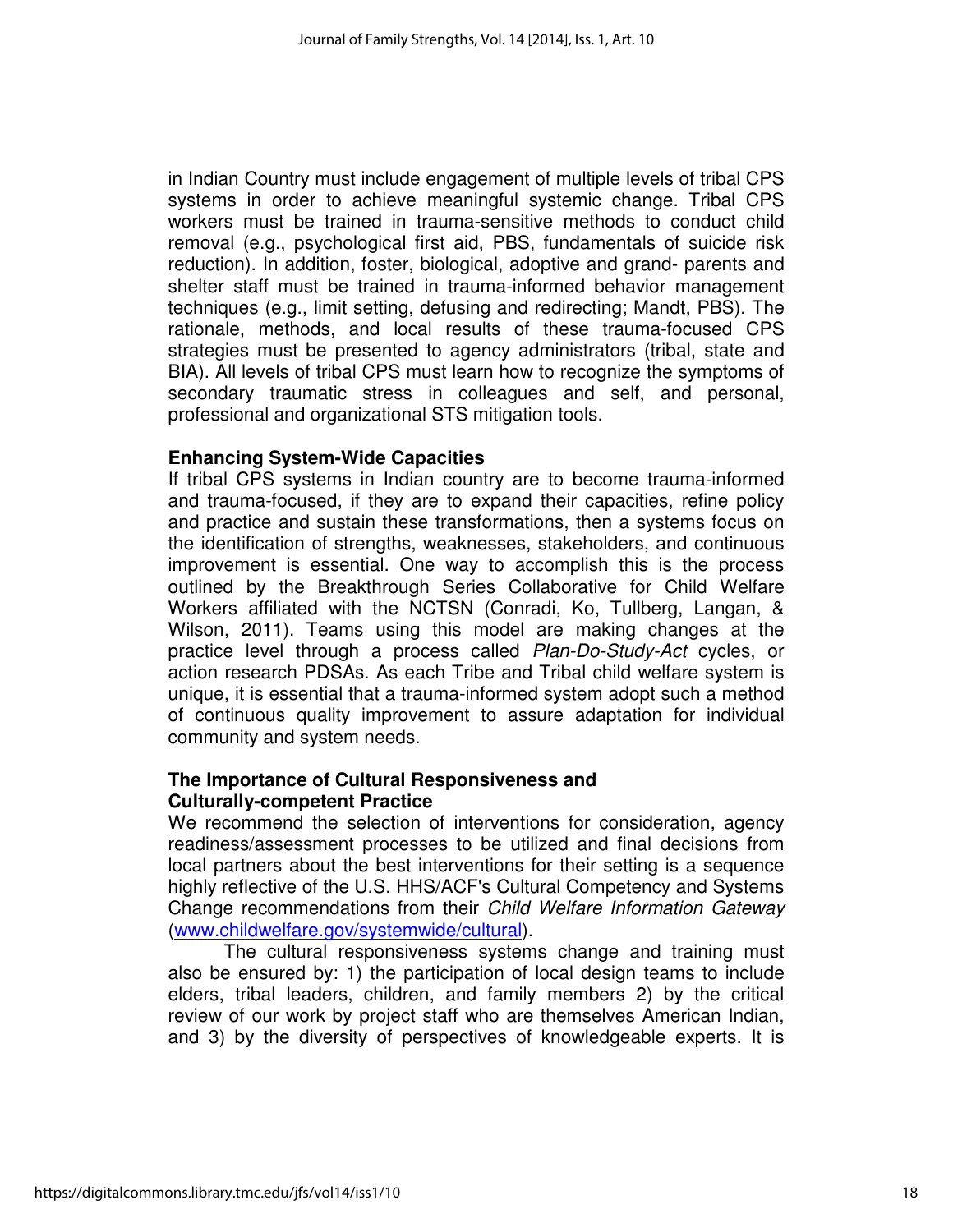essential to realize that work on a reservation is doing so under the invitation of a sovereign Indian Nation.

#### **Conclusion**

Historically, American Indian communities have long been exposed to "new and improved" training programs. Beyond the marketing hype, many have been expensive, culturally inappropriate, locally irrelevant, and poorly sustained. Most have relied mainly or exclusively on training local professionals. More than 40 years ago, Stokes and Baer (1977) characterized such efforts as "train and hope." Perhaps a more telling and current description could be "drive-by workshops."

As an alternative, we present this comprehensive model to achieve sustained systemic change - corroborated by eight years of preparatory work, rooted in a respect for local wisdom, and informed by the collective expertise of leaders recognized both in and beyond Indian Country**.**  What's more, this work takes stock of the important roles of indigenous healing practices and the central roles of BIA and IHS.

There is nothing simple or easy about this work. In fact, it probably depends on a new generation of specially-prepared, culturally competent change agents. These change agents must be able to cross organizational, professional, and tribal boundaries, building common purposes and shared improvement agendas. They represent a new kind of child welfare leader, one deserving of training and support programs suggested by emergent research and theory (e.g., Williams, 2012).

Only in this way will child welfare achieve the prominence it deserves in a special trauma-informed systems design. The time has arrived for various training agencies and workforce development institutes to prioritize it, together with culturally competent organizational designs in Indian country. One immediate implication provides a fitting conclusion: Indigenous leadership preparation for trauma-informed child welfare systems is a solid facilitator for success. This special leadership helps to ensure system-community fit with cultural competence at the same time that it is a safeguard against colonialism. Above all, it maximizes the probability that primary trauma and secondary traumatic stress victims receive the help and support they need in a timely, effective manner.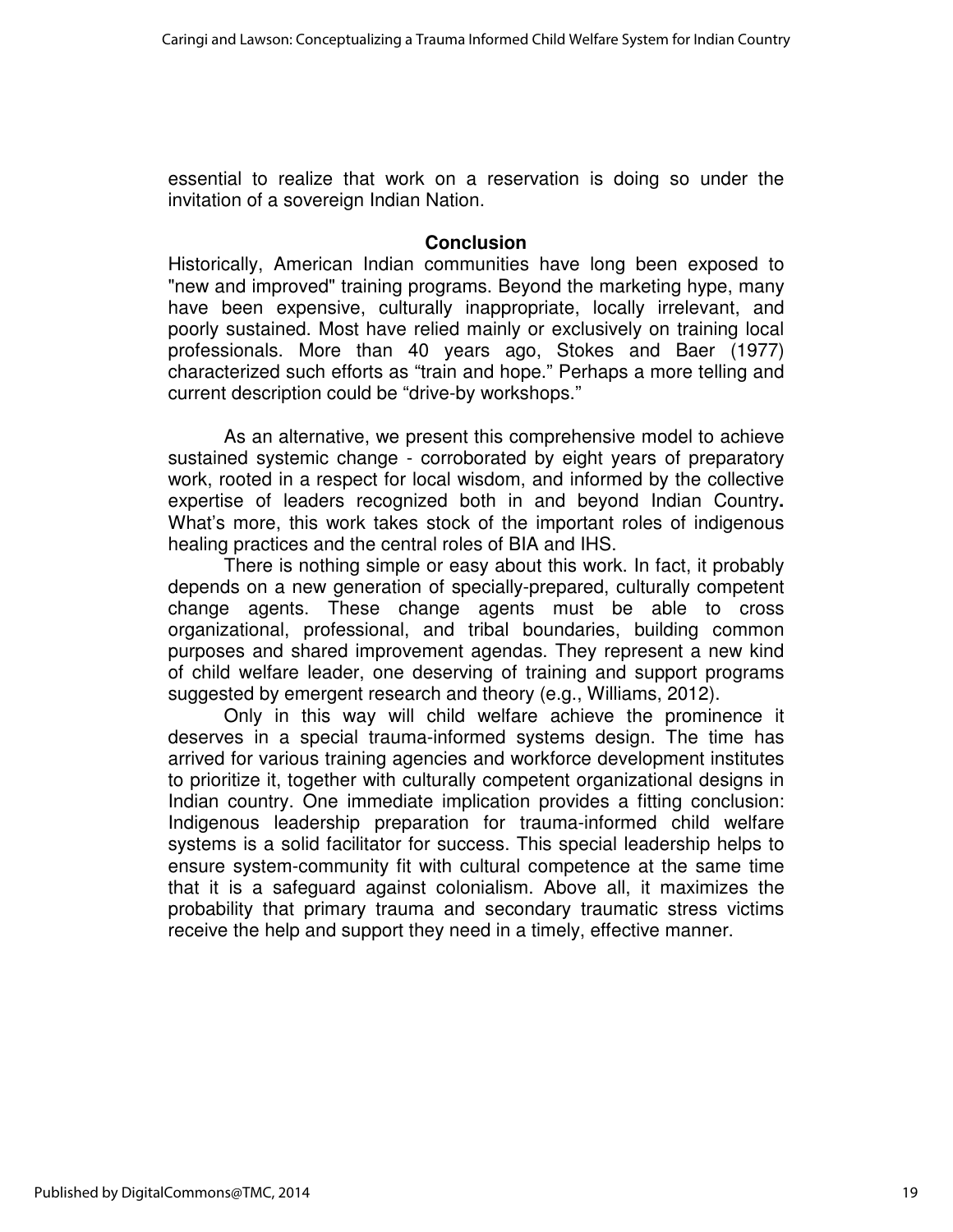#### **References**

- Administration for Children and Families. (2011). Integrating Trauma-Informed and Trauma-Focused Practice in Child Protective Service (CPS)Delivery. Retrieved from: http://www.acf.hhs.gov/
- Anda, R. F., Butchart, A., Felitti, V. J., & Brown, D. W. (2010). Building a framework for global surveillance of the public health implications of adverse childhood experiences. American Journal of Preventive Medicine, 39(1), 93–98. doi:10.1016/j.amepre.2010.03.015
- Baard, S. K., Rench, T. A., & Kozlowski, S. W. (2014). Performance adaptation: A theoretical integration and review. Journal of Management, 40(1), 48-99. doi:10.1177/0149206313488210
- Bond, G. R., Drake, R. E., McHugo, G. J., Rapp, C., A., & Whitley, R. (2009). Strategies for improving fidelity in the national evidencebased practices project. Research on Social Work Practice, 19(5), 569-581. doi:10.1177/1049731509335531
- Blackorby, J., Cameto, R. 2004. Changes in school engagement and academic performance of students with disabilities. In Wave 1 Wave 2 Overview (SEELS). Menlo Park, CA: SRI International.
- Blaustein, M. E., & Kinniburgh, K. M. (2010). Treating traumatic stress in children and adolescents: How to foster resilience through attachment, self-regulation, and competency. New York, NY: Guilford Press.
- Burns, B., Phillips, S. D., Wagner, H. R., Barth, R. P., Kolko, D. J., Campbell, Y., & Yandsverk, J. (2004). Mental health need and access to mental health services by youths involved with child welfare: A national survey. Journal of the American Academy of Child and Adolescent Psychiatry, 43(8), 960-970.
- Caringi, J., Klika, B., Zimmerman, M., Trautman, A., & van den Pol, R., (2013). Promoting youth voice in Indian country, Children and Youth Services Review, 35 (8), 1206-1211.
- Caringi, J. (2008) Secondary traumatic stress and child welfare. International Journal of Child and Family Welfare. 11(4), 172-184.
- Caringi, J. & Hardiman, E. (2011). Secondary traumatic stress among child welfare in the United States. International Journal of Child and Family Welfare 14(2).
- Caringi, J., Lawson, H., Strolin-Goltzman, J., McCarthy, M., Briar Lawson, K., (2007) Child welfare design teams as interventions to reduce turnover and facilitate organizational change. Research on Social Work Practice, 18(6), 565-574. doi:10.1177/1049731507309837
- Child Welfare Information Gateway. Cultural competence. Retrieved from https://www.childwelfare.gov/systemwide/cultural/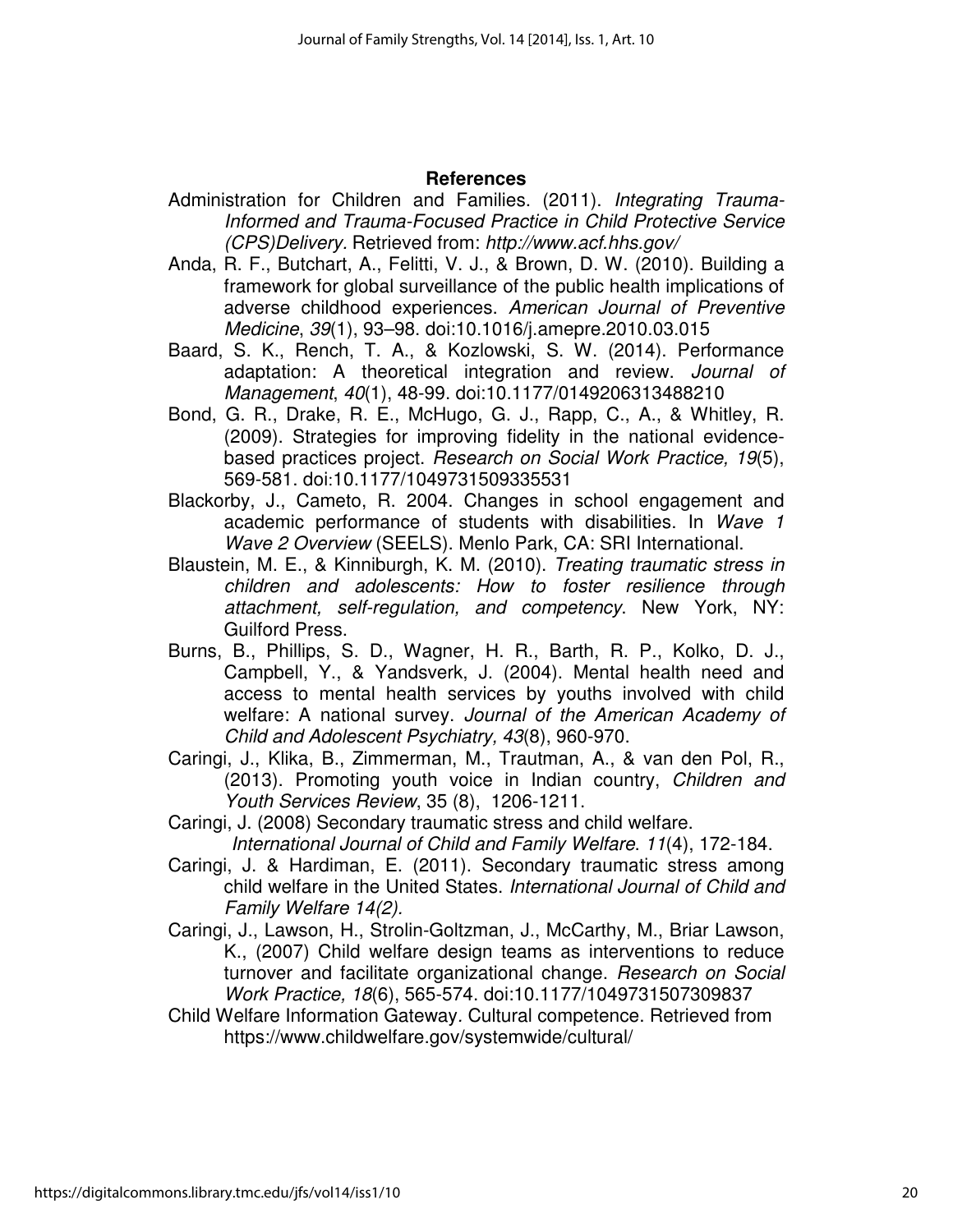- Claiborne, N., & Lawson, H. (2011). A two site case study of consultation to develop supervisory teams in child welfare. Administration in Social Work, 35(4), 389-411. doi:10.1080/03643107.2011.599749
- Cohen, J. A., Berliner, L., & Mannarino, A. P. (2000). Treating traumatized children: A research review a research review and syntheses. Trauma, Violence, & Abuse, 1(1), 29-47. doi:10.1177/1524838000001001003
- Cohen, J. A., Mannarino, A. P., Berliner, L., & Deblinger, E. (2000). Trauma-focused cognitive behavioral therapy for children and adolescents: An empirical update. Journal of Interpersonal Violence, 15(11), 1202-1223. doi:10.1177/088626000015011007
- Conradi, L., Ko, S., Tullberg, E., Langan, H., & Wilson, C. (2011). Using trauma-informed child welfare practice to improve foster care placement stability: A breakthrough series collaborative. Children's Bureau Express, Online Digest, 12 (May, 2011).
- Cohen, J. A., Deblinger, E., Mannarino, A. P., & de Arellano, M. A. (2001). The importance of culture in treating abused and neglected children: an empirical review. Child Maltreatment, 6(2), 148-157. doi:10.1177/1077559501006002007
- Deblinger, E., Stauffer, L. B., & Steer, R. A. (2001). Comparative efficacies of supportive and cognitive behavioral group therapies for young children who have been sexually abused and their nonoffending mothers. Child Maltreatment, 6(4), 332-343.
- Deters, P., Novins, D., Fickenscher, A., & Beals, J. (2006). Trauma and posttraumatic stress disorder symptomatology: Patterns among American Indian adolescents in substance abuse treatment. American Journal of Orthopsychiatry, 76(3), 335-345. doi:10.1037/0002-9432.76.3.335
- Earle, K. & Cross, A. (2001). Child abuse and neglect among American Indian/Alaska Native children: An analysis of existing data. Seattle, WA: Casey Family Programs. Retrieved from http://muskie.usm.maine.edu/helpkids/rcpdfs/B060041.pdf
- Felitti, V. J., Anda, R. F., Nordenberg, D., Williamson D. F., Spitz, A. M., Edwards, V, et al. (1998). Relationship of childhood abuse and household dysfunction to many of the leading causes of death in adults: The adverse childhood experiences (ACE) study. American Journal of Preventive Medicine, 14(4), 245-258. doi:10.1016/S0749-3797(98)00017-8
- Figley, C. R. (Ed.) (1995). Compassion fatigue as secondary traumatic stress disorder: An overview. Brunner-Mazel Psychosocial Stress Series; Compassion fatigue: Coping with secondary traumatic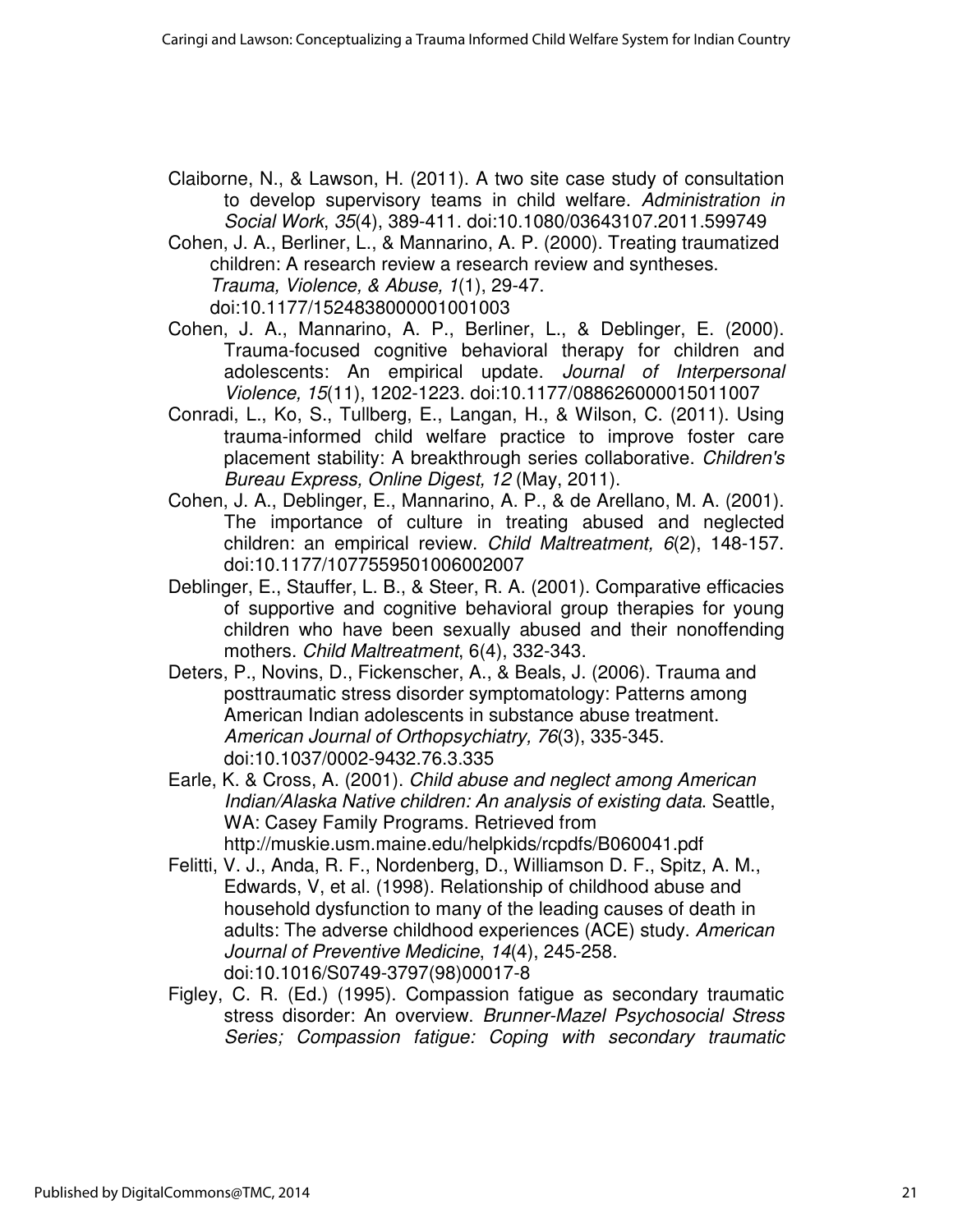stress disorder in those who treat the traumatized, (Vol. 1), 1-20. London: Brunner-Routledge.

- Fixsen, D. L., Blase, K. A., Naoom, S. F., & Wallace, F. (2009). Core Implementation Components. Research on Social Work Practice, 19(5), 531-540. doi:10.1177/1049731509335549
- Foa, E. B., Johnson, K. M., Feeny, N. C., & Treadwell, K. R. H. (2001). The child PTSD symptom scale: Preliminary examination of its psychometric properties. Journal of Clinical Child & Adolscent Psychology, 30(3), 376-384. doi:10.1207/S15374424JCCP3003\_9
- Gray, M., Coates, J., Yellow Bird, M., & Hetherington, J. (2013). Decolonizing social work. Burlington, VT: Ashgate Publishing Company.
- Horne, A., Travis, T., Miller N., & Simmons, D. (2009). Court Reform and American Indian and Alaskan Native Children: Increasing Protections and Improving Outcomes. A Brief of the National Council of Juvenile and Family Court Judges and the National Indian Child Welfare Association. Washington DC.
- Hurlburt, M. S.; Leslie, L. K.; Landsverk, J.; Barth, R.; Burns, B.; Gibbons, R. D.; Slymen, D. J.; & Zhang, J. (2004). Contextual predictors of mental health service use among children open to child welfare. Archives of General Psychiatry, 61(12), 1217-1224.
- Jaycox, L. (2004). Cognitive Behavioral Intervention for Trauma in Schools (CBITS). Longmont: Sopris West.
- King, N., Tonge, B.J., Mullen, P., Myerson, N., Heyne, D., Rollings, S., Martin, R. & Ollendick, T.H. (2000). Treating sexually abused children with post-traumatic stress symptoms: a randomized clinical trial. Journal of the American Academy of Child and Adolescent Psychiatry, 39(11), 1347-1355. doi:10.1097/00004583-200011000- 00008
- Koss, M. P., Yuan, N. P., Dightman, D., Prince, R. J., Polacca, M., Sanderson, B., & Goldman, D. (2003). Adverse childhood exposures and alcohol dependence among seven Native American tribes. American Journal of Preventive Medicine, 25(3), 238-244. doi:10.1016/S0749-3797(03)00195-8
- Kovacs, M. (2003). Children Depression Inventory: Technical manual. North Tonawanda, New York: Multi-health Systems.
- Lawson, H.A., & Caringi, J.C. (in press). Child welfare participatory action research design teams for workforce reconfiguration, organizational innovation, and policy change. In H.A. Lawson, J. Caringi, L. Pyles, J. Jurkowski, & C. Bozlak (Eds.). Participatory action research. New York: Oxford University Press.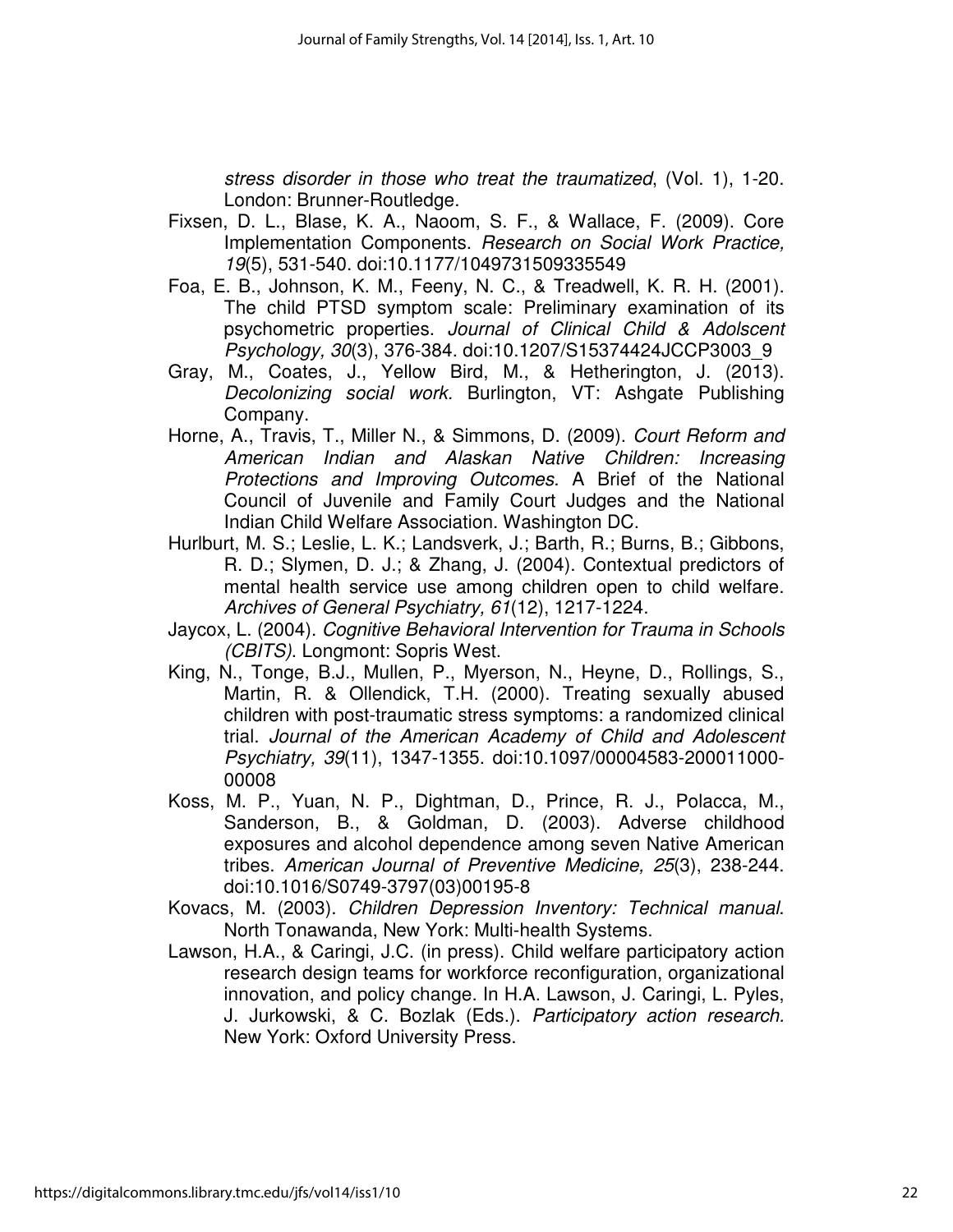- Morsette, A., Swaney, G., Stolle, D., Schuldberg, D., van den Pol, R., & Young, M. (2009). Cognitive Behavioral Intervention for Trauma in Schools (CBITS): School-based treatment on a rural American Indian reservation. Journal of Behavior Therapy and Experimental Psychiatry, 40(1), 169-178. doi:10.1016/j.jbtep.2008.07.006
- Olson, L. M., & Wahab, S. (2006). American Indians and suicide: A neglected area of research. Trauma Violence & Abuse, 7(1), 19-33. doi:10.1177/1524838005283005
- National Indian Child Welfare Association/NICWA. (2007). Time for reform: A matter of justice for American Indian and Alaskan Native children. Portland: National Indian Child Welfare Association. Retrieved from http://www.nicwa.org/government/time-forreform.pdf
- Pearlman, L. A., & Caringi, J. (2009). Vicarious traumatization and complex trauma. In C.A. Courtois & J.D. Ford (Eds.), Complex traumatic stress disorders: An evidence-based clinician's guide. New York: Guilford Press.
- Pevar, S. L. (2004). The Rights of Indians and tribes: The basic ACLU guide to Indian and Tribal rights. New York: New York University Press.
- Plested, B., Edwards, R., & Jumper-Thurman, P. (2006). Community Readiness: A Handbook for Successful Change. Fort Collins, CO: Tri-Ethnic Center for Prevention Research.
- Pottick, K.; Warner, L. A.; & Yoder, K. A. (2005). Youths living away from families in the US mental health system: Opportunities for targeted intervention. Journal of Behavioral Health Services & Research, 32(2), 264-281.
- Proctor, E., Silmere, H., Raghavan, R., Hovmand, P., Aarons, G., Bunger, A., Griffey, R., Hensley, M. (2010). Outcomes for Implementation Research: Conceptual Distinctions, Measurement Challenges, and Research Agenda.
- Pryce, J. G., Shackelford, K. K., & Pryce, D. H. (2008). Secondary traumatic stress and the child welfare professional. Best Practices in Mental Health, 4(2).
- Schultz, D., Barnes-Proby, D., Chandra, A., Jaycox, L.H., Maher, E., & Pecora, P. (2010). Toolkit for adapting Cognitive Behavioral Intervention for Trauma in Schools (CBITS) or Supporting Students Exposed to Trauma (SSET) for implementation with youth in foster care. Santa Monica, CA: RAND Corporation.
- Smithgall, C.; Gladden, R. M.; Yang, D. H.; & Goerge, R. (2005). Behavioral problems and educational disruptions among children in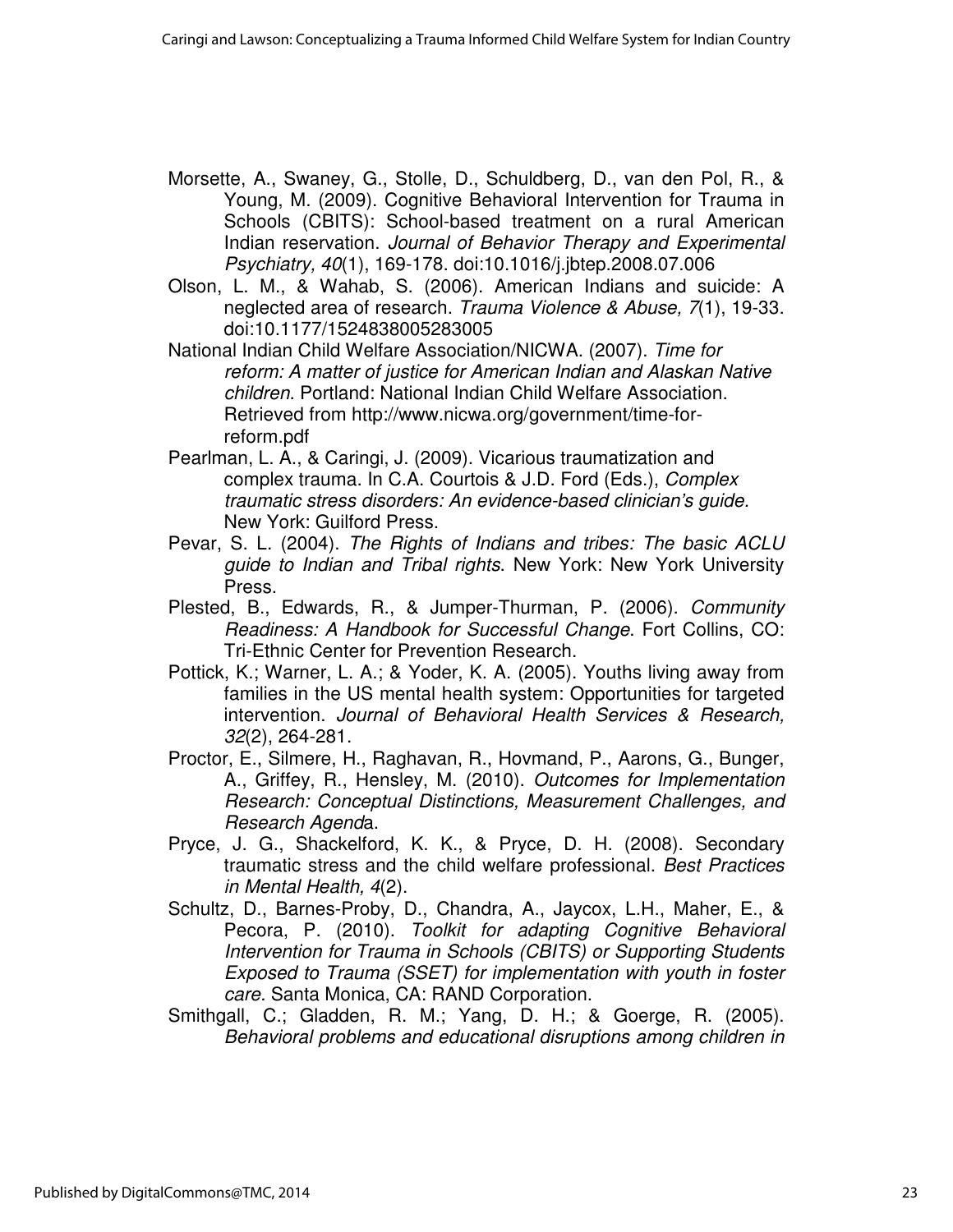out-of-home care in Chicago (Chapin Hall Working Paper). Chicago, IL: Chapin Hall Center for Children at the University of Chicago.

- Stein, B. D., Jaycox, L. H., Kataoka, S. H., Wong, M., Tu, W. L., Elliott, M. N., & Fink, A. (2003). A mental health intervention for schoolchildren exposed to violence. Journal of the American Medical Association, 290(5), 603-611. doi:10.1001/jama.290.5.603
- Sugai, G., Horner, R. H., Dunlap, G., Hieneman, M., Lewis, T. J., Nelson, C. M., … Ruef, M. (2000). Applying positive behavior support and functional behavioral assessment in schools. Journal of Positive Behavior Interventions, 2(3), 131-143. doi:10.1177/109830070000200302
- U.S. Department of Health and Human Services, A. f. C. a. F. (2011). Child Welfare Information Gateway, Continuous Quality Improvement. Continuous Quality Improvement. Retrieved July 1, 2011. Retrieved from https://www.childwelfare.gov/management/reform/soc/communicate /initiative/soctoolkits/cqi.cfm#phase=pre-planning
- U.S. House of Representatives, Committee on Government Reform, Minority Staff Special Investigations Division. (2004). *Incarceration* of youth who are waiting for community mental health services in the United States (Report prepared for Rep. Henry A. Waxman and Sen. Susan Collins). Washington, DC: U.S. House of Representatives, Committee on Government Reform.
- Wandersman, A. (2009). Four keys to success (theory, implementation, evaluation, and resource/system support): High hopes and challenges in participation. American Journal of Community Psychology, 43(1-2), 3-21. doi:10.1007/s10464-008-9212-x.
- Williams, P. (2012). Collaboration in public policy and practice: Perspectives on boundary spanners. Chicago: The Policy Press.
- Wolfe, D. A., Wekerle, C., Scott, K., Straatman, A. L., Grasley, C., & Jaffe, D. (2003). Dating violence prevention with at-risk youth: a controlled outcome evaluation. Journal of Consulting and Clinical Psychology, 71(2), 279–291. doi:10.1037/0022-006X.71.2.279
- Yellow Horse Brave Heart, M. (2003). Historical trauma response among Natives and its relationship with substance abuse: A Lakota illustration. Journal of Psychoactive Drugs, 35(1), 7-13. doi:10.1080/02791072.2003.10399988
- Zahran, H. S., Kobau, R., Moriarty, D. G., Zack, M. M., Giles, W. H., & Lando, J. (2004). Self-reported frequent mental distress among